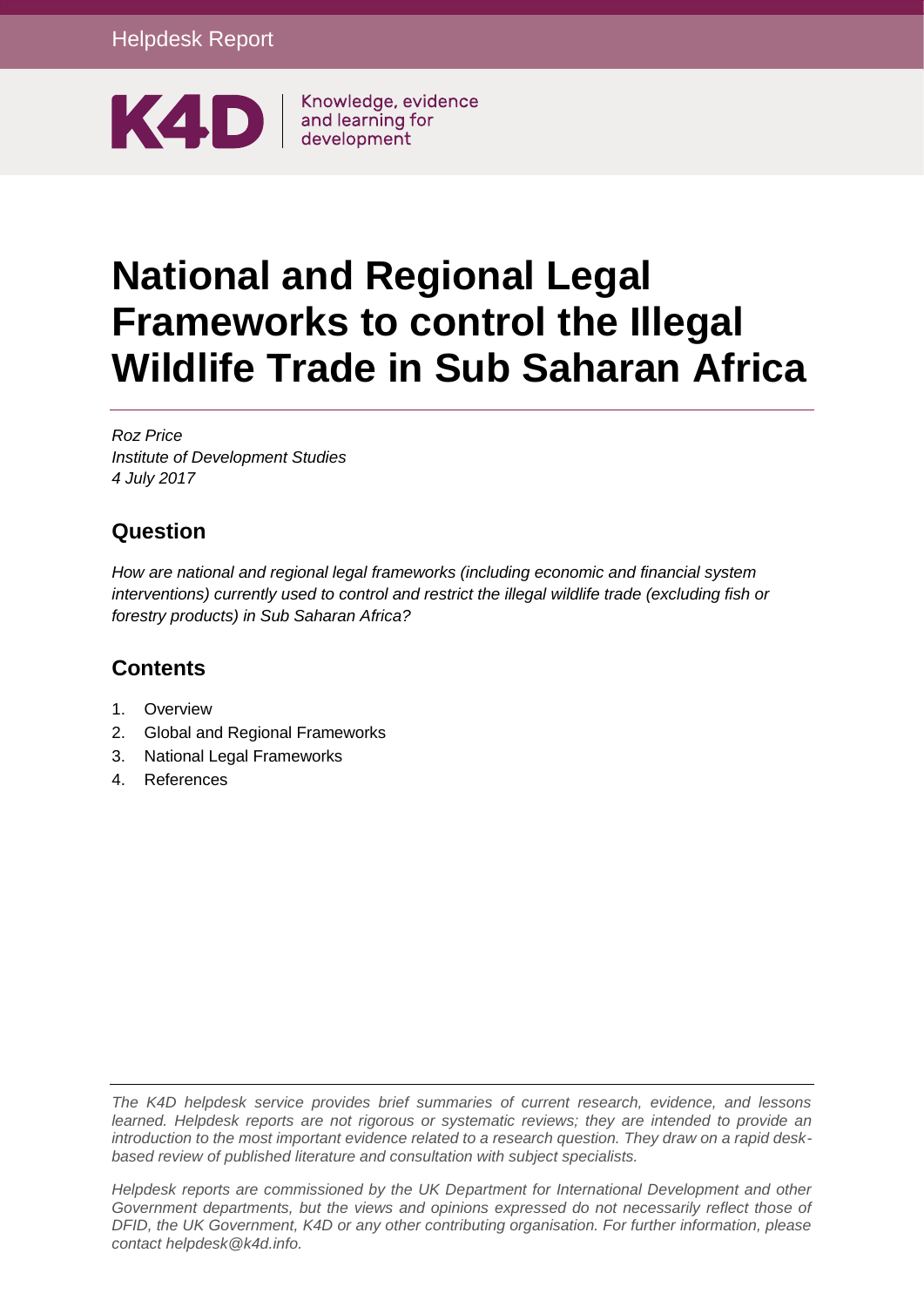# <span id="page-1-0"></span>**1. Overview**

Although Sub Saharan countries may have signed up to Multi-lateral Environment Agreements and regional frameworks and these are theoretically part of the country's law, their importance is rarely considered at the national level. Therefore, there exists a large disconnect between international, regional and local legal regimes. A consistent theme in the reviews is that significant work needs to be done in each country in order to effectively tackle the illegal wildlife trade (IWT), and weaknesses exist in the principal legislation. These include loopholes, variations on provincial implementation of national laws, inadequate penalties, and in some cases, extremely antiquated legislation or legislation which is contrary to the country's obligations under CITES. Substantial differences exist across Sub Saharan African countries in terms of the severity of penalties for violating local wildlife law. Countries with particularly stringent fines and/or lengthy jail sentences of four years or more for a wide variety of wildlife offences include South Africa, Zimbabwe, Namibia and Zambia. Some countries have recently amended or updated their principal legislation.

Key findings:

- There are a number of regional initiatives and frameworks aimed at coordinating countries' tackling of the IWT, but these are not fully utilised.
- The response from Sub Saharan African countries to the IWT crisis has largely been uncoordinated with each individual country preferring to tackle the issue incountry rather than cooperating as a network of states that face a common problem.
- The Protocol on Wildlife Conservation and Law Enforcement to the SADC Treaty represents one of the most advanced efforts towards regional harmonisation of wildlife legislation. This is further emphasised with the adoption of the SADC Law Enforcement and Anti-Poaching Strategy in February 2017. However, as with many international and regional frameworks, decisions do not always translate into actions on the ground.
- Many countries have robust legislation in place that is theoretically capable of combatting wildlife crime, but poor implementation. In other countries, the state of principal legislation differs greatly, with some being ineffective because important provisions must be implemented through separate regulations, and in others, the lack of uniformity between regional and national legislation is an issue.
- There is great variation in offences and penalties used by Sub Saharan African countries. Legislation needs to include mandatory minimum penalties for poaching, as this removes the discretion of the courts to give light penalties.
- It is important that a country makes use of ancillary legislation dealing with finance, money laundering and tax, as well as those dealing with environmental protection.

Efforts have been made to ensure the completeness of the research, however, given the restriction of 5 days, some existing legal instruments may be missing, because they were not identified or not accessible. Also, due to the limitations, the various legal frameworks are described relatively lightly, but wherever possible the reader is pointed to additional resources where further information can be found. The review for National Legal Frameworks has focussed on Botswana, Kenya, South Africa, Tanzania and Zimbabwe. Key papers for further reading and which cover other Sub Saharan African countries have been highlighted in the National Legal Framework section. It is recommended that these are read for a more complete picture.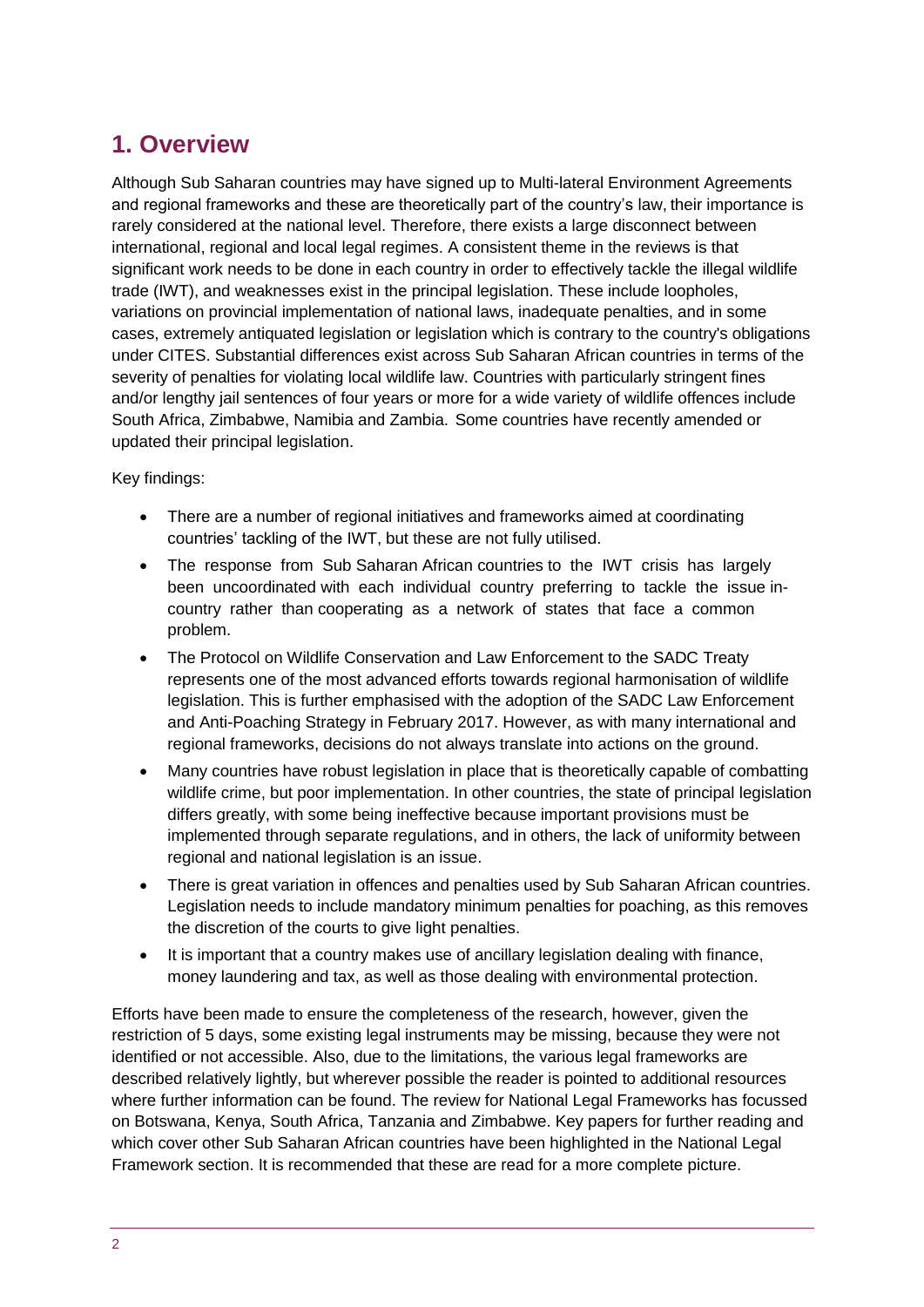# <span id="page-2-0"></span>**2. Global and Regional Frameworks**

### **Global Instruments**

Wildlife management has long been regulated at the international level. The failure of national regulations and international agreements, along with the rise in the illegal wildlife trade (IWT) of threatened species, instigated the 1973 drafting of the Convention on International Trade in Endangered Species of Wild Fauna and Flora (CITES). Members have adopted CITES policies at the national level through a licensing system that subjects certain wildlife to varying degrees of controls (Pires and Moreto, 2016). Another key global agreement to wildlife is the Convention on the Conservation of Migratory Species of Wild Animals (CMS), a species-based agreement focusing on the immediate protection of certain species included in lists, differentiating according to the degree of threat. The CMS aims to conserve terrestrial, marine, and avian migratory species throughout their ranges, requiring cooperation among "range states" host to migratory species regularly crossing international boundaries (Selier et al, 2016). Many other international legal instruments are of relevance to wildlife, including the Convention on Biological Diversity (CBD) and the World Heritage Convention. The Convention against Corruption and Convention against Transnational Organised Crime are also pertinent to the IWT. Table 1 (next page) provides information on which wildlife-related international agreements Sub Saharan countries have ratified (showing the date of entry into force of each agreement, where appropriate), however, this report does not go into further detail on these international treaties. Sub Saharan African countries are also part of regional groupings and agreements to improve enforcement cooperation of IWT, more detail is given on these in this section. Despite these commitments and the availability of existing channels to facilitate co-operation, lack of effective international and regional co-operation remains a critical challenge in the IWT (EIA, 2016).

# **International Consortium on Combating Wildlife Crime (ICCWC)**

International enforcement collaboration through the International Consortium on Combating Wildlife Crime (ICCWC), which includes CITES, United Nations Office on Drugs and Crimes (UNODC), INTERPOL, the World Bank and World Customs Organisation (WCO), together with increased collaboration amongst agencies, such as with UNEP, and with countries, has created a more effective structure to provide support to countries in the fields of policing, customs, prosecution and the judiciary (Nellemann et al, 2014). Improved sharing of intelligence among agencies has also enabled INTERPOL to support countries in larger and more effective police operations, leading to larger seizures of illegal timber and wildlife products. For example, in 2013 Operation Wildcat in East Africa involved wildlife enforcement officers, forest authorities, park rangers, police and customs officers from five countries – Mozambique, South Africa, Swaziland, Tanzania and Zimbabwe. The operation resulted in 240 kg of elephant ivory, 20 kg of rhino horns, 637 firearms, and 44 vehicles being seized and 660 arrests (Nellemann et al, 2014).

In mid-2012, members of ICCWC developed the Wildlife and Forest Crime Analytic Toolkit<sup>1</sup>. The Toolkit provides countries with a technical resource to undertake a national assessment of the main issues relating to wildlife and forest offences and to analyse preventive and criminal justice responses at the national level. The Toolkit is designed to assist government officials in forestry

1

<sup>1</sup> See <https://cites.org/eng/prog/iccwc.php/Tools>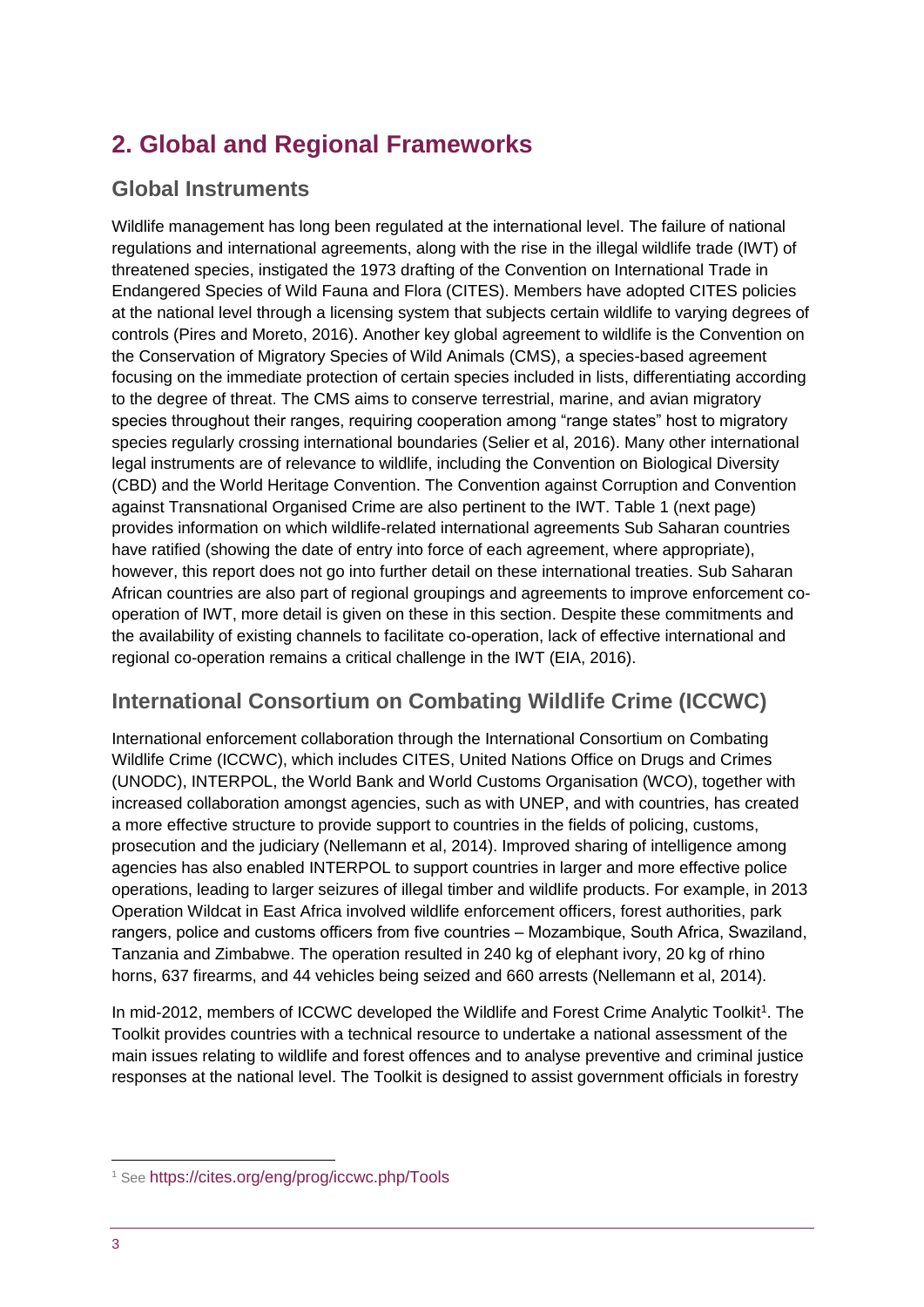|                                                     | <b>Convention</b><br>on<br><b>Biological</b><br><b>Diversity</b><br>(CBD, Rio<br>de Janeiro,<br>1992) | <b>Convention</b><br>concerning<br>the<br><b>Protection</b><br>of the World<br><b>Cultural and</b><br><b>Natural</b><br><b>Heritage</b><br>(WHC,<br>Paris, 1972) | <b>Convention</b><br>on<br><b>Internationa</b><br>I Trade in<br><b>Endangered</b><br><b>Species of</b><br><b>Wild Flora</b><br>and Fauna<br>(CITES,<br><b>Washington</b><br>, 1973) | <b>Convention</b><br>on the<br><b>Conservatio</b><br>n of<br><b>Migratory</b><br><b>Species of</b><br><b>Wild</b><br><b>Animals</b><br>(CMS,<br><b>Bonn, 1979)</b> | <b>United</b><br><b>Nations</b><br><b>Convention</b><br><b>Against</b><br><b>Corruption</b><br>(UNCAC,<br>Ney York,<br>2003) | <b>United</b><br><b>Nations</b><br><b>Convention</b><br>against<br><b>Transnation</b><br>al<br><b>Organized</b><br><b>Crime</b><br>(UNTOC,<br>New York,<br>2003) |
|-----------------------------------------------------|-------------------------------------------------------------------------------------------------------|------------------------------------------------------------------------------------------------------------------------------------------------------------------|-------------------------------------------------------------------------------------------------------------------------------------------------------------------------------------|--------------------------------------------------------------------------------------------------------------------------------------------------------------------|------------------------------------------------------------------------------------------------------------------------------|------------------------------------------------------------------------------------------------------------------------------------------------------------------|
| Angola                                              | 1998                                                                                                  | 1992                                                                                                                                                             | 2013                                                                                                                                                                                | 2006                                                                                                                                                               | 2006                                                                                                                         | 2013                                                                                                                                                             |
| <b>Botswana</b>                                     | 1996                                                                                                  | 1999                                                                                                                                                             | 1978                                                                                                                                                                                |                                                                                                                                                                    | 2011                                                                                                                         | 2003                                                                                                                                                             |
| <b>Cameroon</b>                                     | 1995                                                                                                  | 1983                                                                                                                                                             | 1981                                                                                                                                                                                | 1983                                                                                                                                                               | 2006                                                                                                                         | 2006                                                                                                                                                             |
| <b>Central</b><br><b>African</b><br><b>Republic</b> | 1995                                                                                                  | 1981                                                                                                                                                             | 1980                                                                                                                                                                                |                                                                                                                                                                    | 2007                                                                                                                         | 2004                                                                                                                                                             |
| <b>Congo</b>                                        | 1996                                                                                                  | 1988                                                                                                                                                             | 1983                                                                                                                                                                                | 2000                                                                                                                                                               | 2006                                                                                                                         |                                                                                                                                                                  |
| <b>Congo</b><br>(Democratic<br><b>Republic)</b>     | 1995                                                                                                  | 1975                                                                                                                                                             | 1976                                                                                                                                                                                | 1990                                                                                                                                                               | 2010                                                                                                                         | 2005                                                                                                                                                             |
| Gabon                                               | 1997                                                                                                  | 1987                                                                                                                                                             | 1989                                                                                                                                                                                | 2008                                                                                                                                                               | 2007                                                                                                                         | 2005                                                                                                                                                             |
| <b>Kenya</b>                                        | 1994                                                                                                  | 1991                                                                                                                                                             | 1979                                                                                                                                                                                | 1999                                                                                                                                                               | 2005                                                                                                                         | 2004                                                                                                                                                             |
| Lesotho                                             | 1995                                                                                                  | 2004                                                                                                                                                             | 2003                                                                                                                                                                                |                                                                                                                                                                    | 2005                                                                                                                         | 2003                                                                                                                                                             |
| <b>Malawi</b>                                       | 1994                                                                                                  | 1982                                                                                                                                                             | 1982                                                                                                                                                                                |                                                                                                                                                                    | 2008                                                                                                                         | 2005                                                                                                                                                             |
| <b>Mozambiqu</b><br>$\mathbf e$                     | 1995                                                                                                  | 1983                                                                                                                                                             | 1981                                                                                                                                                                                | 2009                                                                                                                                                               | 2008                                                                                                                         | 2006                                                                                                                                                             |
| <b>Namibia</b>                                      | 1997                                                                                                  | 2000                                                                                                                                                             | 1991                                                                                                                                                                                |                                                                                                                                                                    | 2005                                                                                                                         | 2003                                                                                                                                                             |
| <b>Rwanda</b>                                       | 1996                                                                                                  | 2001                                                                                                                                                             | 1981                                                                                                                                                                                | 2005                                                                                                                                                               | 2007                                                                                                                         | 2003                                                                                                                                                             |
| <b>South Africa</b>                                 | 1996                                                                                                  | 1997                                                                                                                                                             | 1975                                                                                                                                                                                | 1991                                                                                                                                                               | 2005                                                                                                                         | 2004                                                                                                                                                             |
| <b>Swaziland</b>                                    | 1995                                                                                                  | 2006                                                                                                                                                             | 1997                                                                                                                                                                                | 2013                                                                                                                                                               | 2012                                                                                                                         | 2012                                                                                                                                                             |
| <b>Tanzania</b>                                     | 1996                                                                                                  | 1977                                                                                                                                                             | 1980                                                                                                                                                                                | 1999                                                                                                                                                               | 2005                                                                                                                         | 2006                                                                                                                                                             |
| <b>Uganda</b>                                       | 1993                                                                                                  | 1988                                                                                                                                                             | 1991                                                                                                                                                                                | 2000                                                                                                                                                               | 2005                                                                                                                         | 2005                                                                                                                                                             |
| <b>Zambia</b>                                       | 1993                                                                                                  | 1984                                                                                                                                                             | 1981                                                                                                                                                                                |                                                                                                                                                                    | 2008                                                                                                                         | 2005                                                                                                                                                             |
| <b>Zimbabwe</b>                                     | 1995                                                                                                  | 1982                                                                                                                                                             | 1981                                                                                                                                                                                | 2012                                                                                                                                                               | 2007                                                                                                                         | 2008                                                                                                                                                             |

Table 1: Entry into Force of International Treaties relating to IWT for a selection of Sub Saharan African countries

Source:<https://www.ecolex.org/> (accessed 28/06/2017) and<https://www.unodc.org/unodc/en/treaties/CAC/signatories.html> (accessed 30/06/2017)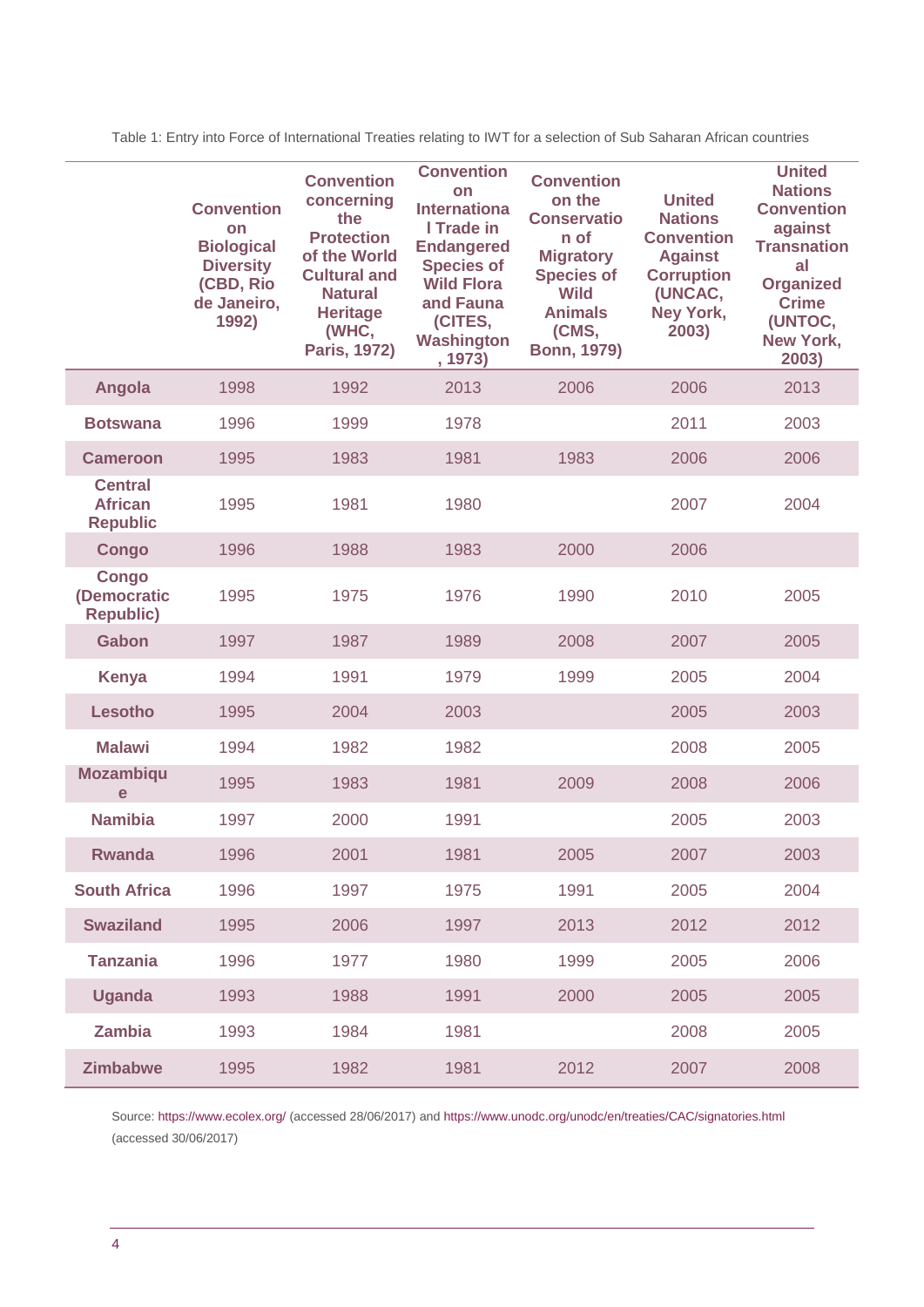and wildlife administration, Customs, and other relevant enforcement agencies in conducting a comprehensive analysis of possible means and measures to protect wildlife and forest and monitor products thereof, and thus identify technical assistance needs. A number of Sub Saharan African countries have requested a mission to implement the ICCWC Toolkit: Angola is at the Toolkit request stage; Toolkit implementation is at the planning stage in DRC, Kenya and Senegal; Toolkit implementation is in process in Congo, Madagascar and Mozambique; Toolkit implementation is complete in Botswana, Gabon and Tanzania (ICCWC, 2017).

The ICCWC has also developed the ICCWC Indicator Framework for wildlife and forest crime to enable Parties to measure and monitor the effectiveness of their own law enforcement responses. This complements the ICCWC Wildlife and Forest Crime Analytic Toolkit and is intended to provide a standardised approach to measure the effectiveness of national law enforcement responses and will enable a Party to independently monitor performance over time. Designed to be completed as a self-assessment by national enforcement authorities, the ICCWC Indicator Framework consists of 50 performance measures that cover the major components of a law enforcement response to IWT<sup>2</sup>.

A number of regional Wildlife Enforcement Networks (WEN) are being developed in Africa as per recommended by the ICCWC. WENs aim to improve collaboration and communication among participating member states in all issues of wildlife crime, fostering effective multi-agency cooperation. There are two regional enforcement networks in Sub Saharan Africa, both still under development: Horn of Africa WEN - Kenya, Uganda, Djibouti, Eritrea, Ethiopia, Somalia, South Sudan, Sudan; and WEN Southern Africa - Angola, Botswana, Malawi, Mozambique, Namibia, South Africa, Swaziland, Zambia, Zimbabwe (EIA, 2016; Galster and Ebayi, 2016).

### **African Convention on the Conservation of Nature and Natural Resources (1968, revised 2003)**

The African Convention on the Conservation of Nature and Natural Resources (the Algiers Convention) was adopted by the Assembly of the African Union in 1968. The main objective of the Convention is to encourage individual and joint action for the conservation, utilisation and development of soil, water, flora and fauna, for the present and future welfare of humankind (SADC, 2015). Parties to the Algiers Convention must cooperate and refrain from making parochial decisions that may have adverse impacts on shared wildlife resources (Selier et al, 2016). The Algiers Convention will be superseded by the (revised) African Convention on Conservation of Nature and Natural Resources<sup>3</sup>, which was adopted in Maputo in 2003 (the Maputo Convention), but has not yet entered into force. The new text revises the Algiers Convention into a more comprehensive and modern regional treaty on environment and natural resources conservation, taking into account modern international developments in approaches to the management of biological diversity and natural resources (SADC, 2015). The Maputo Convention encourages Parties to cooperate bilaterally or sub-regionally to eliminate illegal trade in species through the conclusion of agreements such as the Lusaka Agreement on Co-operative Enforcement Operations Directed at Illegal Trade in Wild Fauna and Flora (IUCN, 2004).

 2 Ibid

<sup>&</sup>lt;sup>3</sup> Available at [https://www.au.int/web/sites/default/files/treaties/7782-file](https://www.au.int/web/sites/default/files/treaties/7782-file-african_convention_conservation_nature_natural_resources.pdf)[african\\_convention\\_conservation\\_nature\\_natural\\_resources.pdf](https://www.au.int/web/sites/default/files/treaties/7782-file-african_convention_conservation_nature_natural_resources.pdf)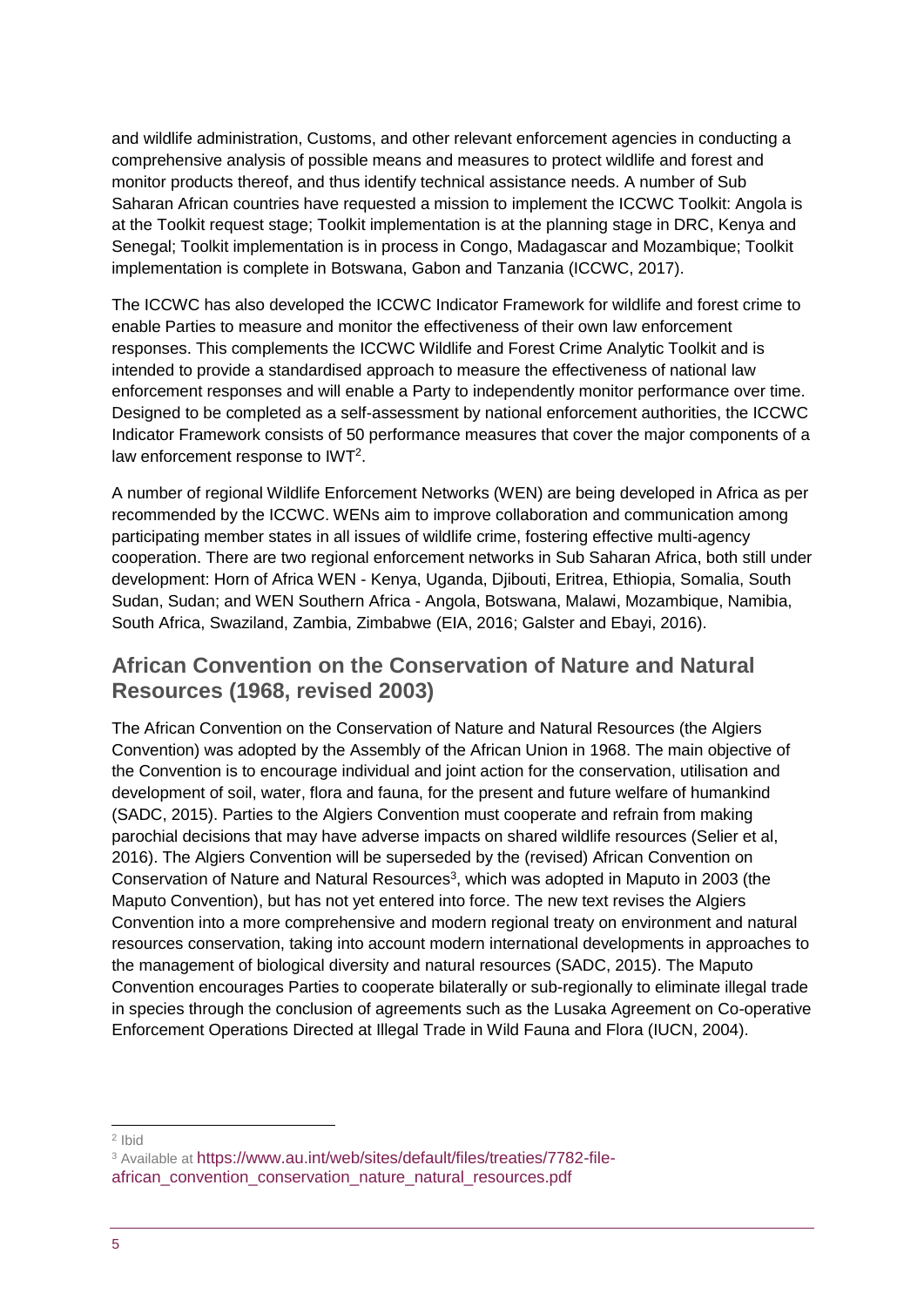### **The Lusaka Agreement on Co-operative Enforcement Operations Directed at Illegal Trade in Wild Fauna and Flora (1994)**

The Lusaka Agreement on Co-operative Enforcement Operations Directed at Illegal Trade in Wild Fauna and Flora was adopted in September 1994 in Lusaka, Zambia, and came into force in December 1996. Currently, there are Seven Parties to the Agreement: The Republics of Congo, Kenya, Liberia, Tanzania, Uganda, Zambia and the Kingdom of Lesotho. Republics of South Africa, Ethiopia and the Kingdom of Swaziland are signatories, and it is open for accession to all African states.<sup>4</sup> The aim is to foster cooperation among states to reduce and ultimately eliminate wildlife crime in Africa. The treaty creates a permanent inter-governmental task force for cooperative cross-border wildlife enforcement, the Lusaka Agreement Task Force (LATF). Under the agreement each party allows this multi-national body to investigate violations of wildlife laws, and undertake intelligence and joint wildlife-related investigations and enforcement actions across its borders, in collaboration with national agencies (Galster and Ebayi, 2016). LATF was launched in June 1999, with its headquarters located in Nairobi, Kenya, while national focal points are dotted throughout Africa. National bureaus are mainly wildlife and forestry authorities cooperating with one another and working closely with LATF, police, customs, and other international organisations. LATF coordinate Operation COBRA, a global wildlife law enforcement operation that creates opportunities for collaboration and intelligence-sharing among countries in Africa, Asia, Europe, and the USA – Kenya has been a key player in this effort (Weru, 2016). In May 2016, the LATF signed a Memorandum of Understanding with the UNODC Global Programme for Combatting Wildlife and Forest Crime on bilateral cooperation in combating wildlife and forest crime in Africa. The MOU will facilitate collaboration, and is a culmination of an on-going relationship between LATF and the UNODC. 5

### **The Arusha Declaration on Regional Conservation and Combating Wildlife/Environmental Crime (November 2014)**

African countries of the East African Community (EAC) and the South African Development Community (SADC) signed the Arusha Declaration on Regional Conservation and Combating Wildlife/Environmental Crime, calling for a comprehensive list of activities to strengthen transborder collaboration on combating wildlife/environmental crimes and advancing conservation work. The signatories included Burundi, Kenya, Mozambique, South Sudan, Tanzania, Malawi, Uganda, and Zambia. The member states agreed to implement 20 measures to address the problems of wildlife crimes (The Republic of Burundi et al, 2014). These measures include:

- Collaborating in combating illegal off-take;
- Combating the unsustainable utilisation of wildlife;
- Addressing the illegal trafficking of wildlife and other natural resources across the region;
- Sharing, developing and improving databases and protocols for intelligence sharing and joint investigations;
- Developing protocols for the joint training and patrolling of wildlife and environmental law enforcement agencies where appropriate;

1

<sup>&</sup>lt;sup>4</sup> Available at [http://lusakaagreement.org/?page\\_id=24](http://lusakaagreement.org/?page_id=24)

<sup>5</sup> See <https://www.unodc.org/easternafrica/en/mou-with-latf-on-wildflife-and-forest-crime.html>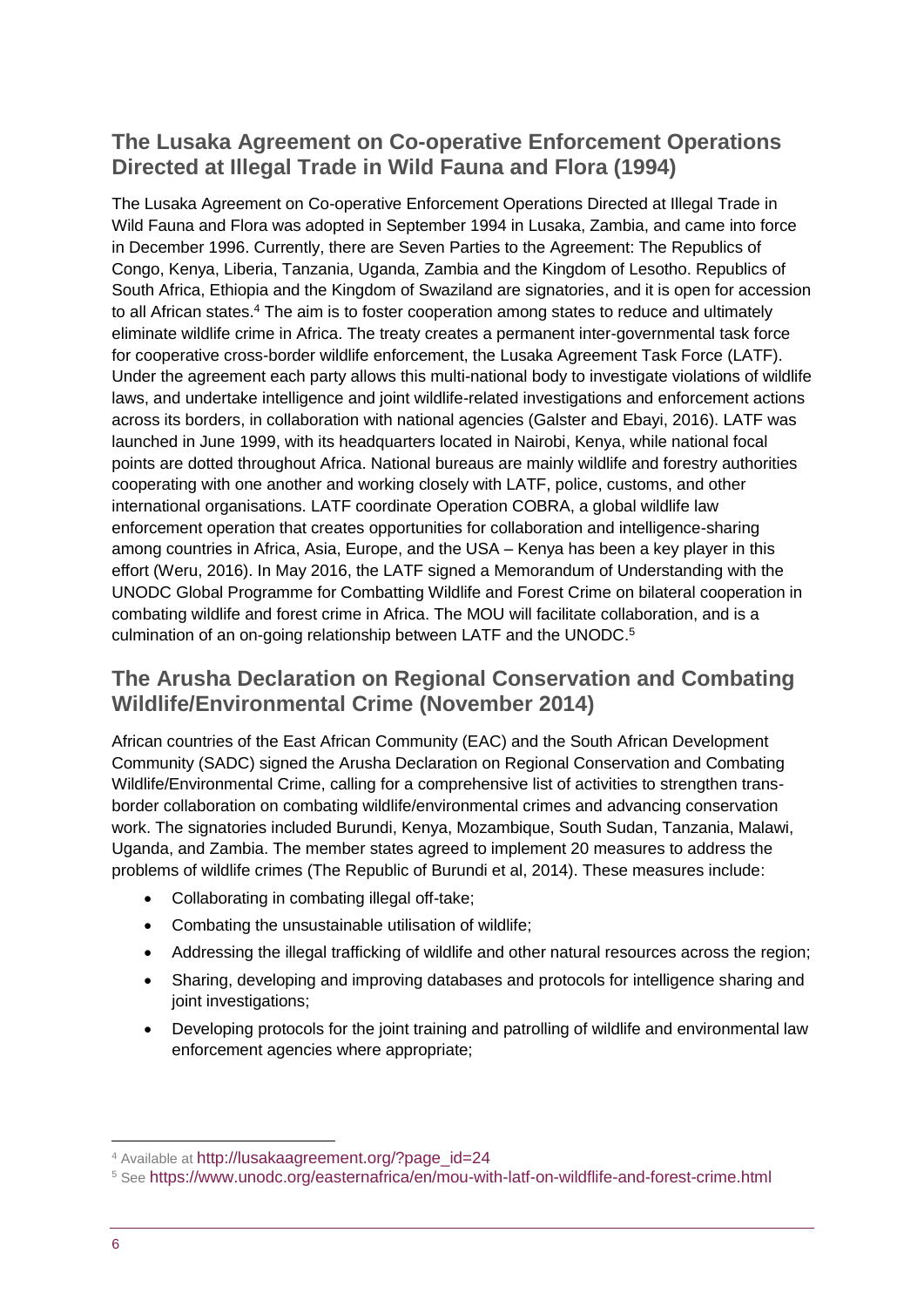- Working towards the strengthening of the Lusaka Agreement and other regional protocols already in place;
- Coordinating the harmonisation of wildlife and environmental crime enforcement and penalties, with particular reference to elevating certain wildlife and environmental crimes to the level of serious crimes.

No further information on progress is available.

# **SADC Protocol (2003)**

SADC countries have undertaken a meaningful process towards harmonisation of wildlife legislation by adopting the Protocol on Wildlife Conservation and Law Enforcement to the SADC Treaty (Cirelli and Morgera, 2010). The Protocol is a legally binding instrument, which entered into force in 2003 and has been ratified by Botswana, Lesotho, Malawi, Mauritius, Mozambique, Namibia, South Africa, Tanzania and Zambia (with Angola and Zimbabwe being signatories only). The Protocol recognises states' sovereign rights to manage their wildlife resources, with a corresponding responsibility to sustainably use and conserve these resources. The "primary objective" of the Protocol is to establish, within the framework of the respective national laws of each party, common approaches to the conservation and sustainable use of wildlife resources and to assist with the effective enforcement of laws governing those resources (Selier et al, 2016). In signing the Protocol, Member States agree to policy, administrative, and legal measures for promoting conservation and sustainable wildlife practices within their jurisdictions. Member States agree to collaborate with one another on common approaches for achieving the goals of international agreements on wildlife. The Protocol advocates Member States harmonise legal instruments for wildlife, establish management programmes for wildlife, and create a regional database of wildlife status and management. 6

The institutional mechanisms to implement the Protocol include the Wildlife Sector Coordinating Committee and the Technical Committee, with the former acting as the Secretariat responsible for implementing the Protocol at the regional level. The Technical Committee consists of the Directors of the various wildlife agencies who, in terms of the Protocol, are required to meet annually "...to co-ordinate development of policy guidelines for common regional approaches to the conservation and sustainable use of wildlife resources." These committees report back to the Committee of Ministers who is responsible for adopting regional wildlife policies and development strategies, and taking into consideration and approving any recommendations to amend or adopt policies and strategies (SADC, 2015). As part of the protocol a number of Transfrontier Conservation Areas (TFCA) have been developed between SADC members. TFCAs are defined as a component of a large ecological region that straddles the boundaries of two or more countries encompassing one or more protected areas as well as multiple resource use areas.<sup>7</sup> For example, the Great Limpopo Transfrontier Park between Mozambique, South Africa and Zimbabwe was created in 2002 with the signing of a treaty. Mozambique and South Africa are seeking increasing ways to work together on management issues. Park structures allow for enhanced communication channels between the two countries, and a bilateral draft cooperation agreement on rhino and elephant protection. Joint operations plans and cross-border patrol protocols have also begun to be implemented (SADC, Undated).

<sup>1</sup> <sup>6</sup> Available at [http://www.sadc.int/files/4813/7042/6186/Wildlife\\_Conservation.pdf](http://www.sadc.int/files/4813/7042/6186/Wildlife_Conservation.pdf)

<sup>7</sup> See <http://www.sadc.int/themes/natural-resources/transfrontier-conservation-areas/>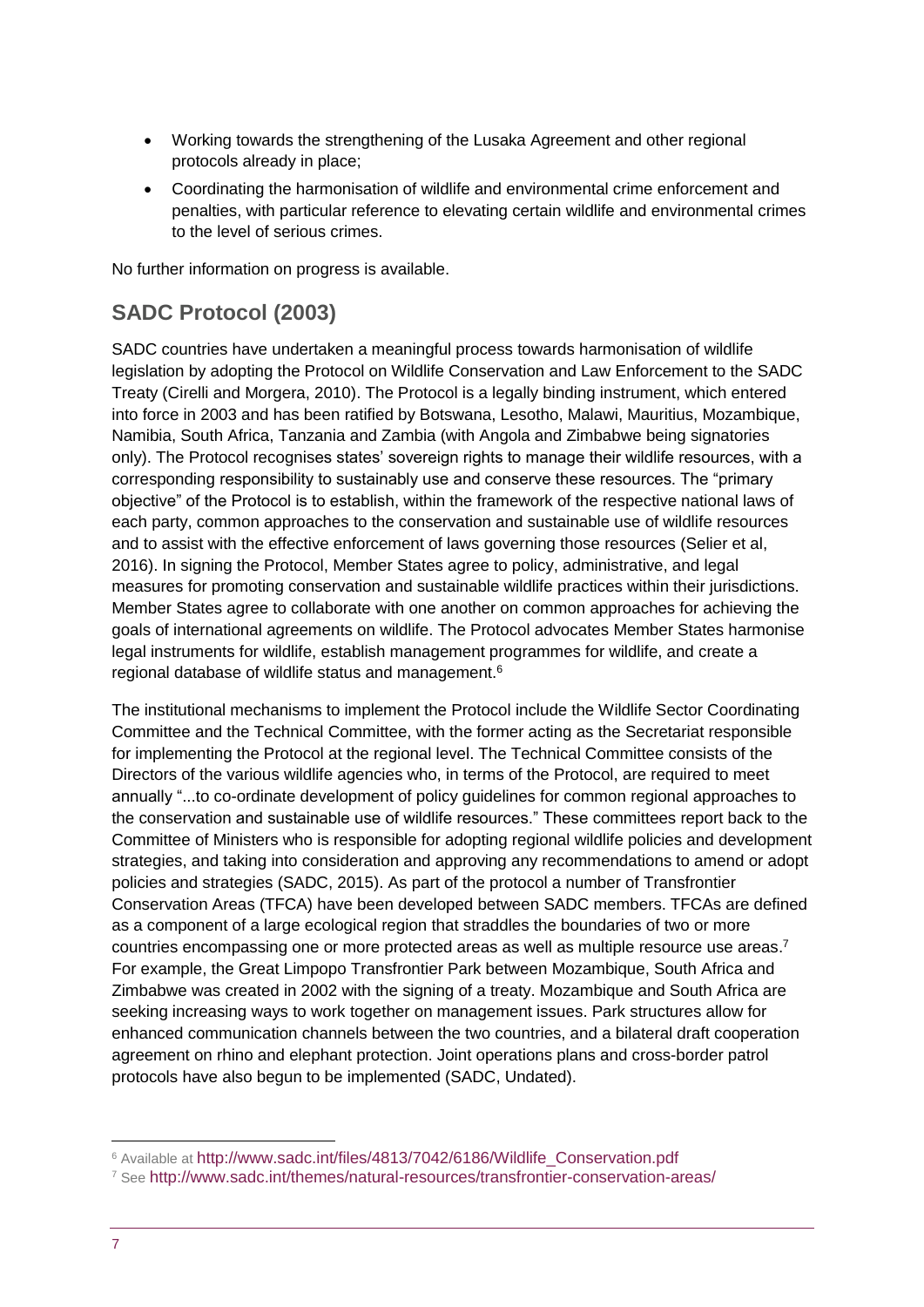# **SADC Law Enforcement and Anti-Poaching Strategy (2017)**

In February 2017, the Joint Extra Ordinary Meeting of the Ministers of Environment and Natural Resources and of the Organ on Defence, Peace and Security Cooperation of SADC adopted the SADC Law Enforcement and Anti-poaching Strategy (LEAP). The LEAP Strategy aims at reducing the level of poaching and illegal trade in wildlife fauna and flora and enhance law enforcement capacity in the SADC Region by 2021 focusing on: enhancement of legislation and judicial processes; minimisation of wildlife crime and illegal trade; improvement and strengthening of field protection; integration of people and nature in natural resources management; and ensuring sustainable trade and use of natural resources.<sup>8</sup> In order to effectively implement the LEAP strategy, Ministers approved the establishment of the Regional Wildlife Crime Prevention and Coordination Unit (WCPCU), that will be supported by the National Wildlife Crime Prevention Task forces comprising of Police, Wildlife, Customs, Defence, Immigration, Intelligence and Judiciary officials in each Member State.<sup>9</sup> The meeting was attended by Angola, Botswana, Democratic Republic of Congo, Lesotho, Malawi, Mozambique, Namibia, South Africa, Swaziland, Tanzania, Zambia and Zimbabwe. Results are not yet obvious, given its recent adoption and establishment.

# **East Africa Community**

Article 116 of the EAC Treaty (signed 1999, amended 2006) stipulates that Partner States undertake to develop a collective and coordinated policy for conservation and sustainable use of wildlife and other tourist sites in the six-nation bloc. It calls on Partner States to, among others, harmonise policies for conservation of wildlife within and outside protected areas, and coordinate efforts in controlling and monitoring encroachment and poaching<sup>10</sup>.

The East African Legislative Assembly passed a key report on poaching in the region in August 2016, and urged EAC Partner States to reform wildlife laws and put in place initiatives that promote upkeep of communities that neighbour the wildlife conservancy areas (East Africa Legislative Assembly, 2016). The Oversight report on poaching presented to the House by the Chair of the Agriculture, Tourism and Natural Resources Committee further urges Partner States to develop/improve wildlife conservation strategies and protection measures through patrols, joint cross border operations, surveillance and information sharing.<sup>11</sup> No regional framework to review these initiatives has been put in place yet.

# <span id="page-7-0"></span>**3. National Legal Frameworks**

### **General**

There has been increased investment of law enforcement in Sub Saharan Africa in recent years. Emslie et al (2016) highlight: that law enforcement staff are being deployed at increased densities; greater use of dogs, technology and aerial support in some areas; and fenced

-

<sup>8</sup> Available at

[http://www.gaborone.diplo.de/contentblob/4715602/Daten/6225475/SADC\\_LEAP\\_FINAL.pdf](http://www.gaborone.diplo.de/contentblob/4715602/Daten/6225475/SADC_LEAP_FINAL.pdf) <sup>9</sup> See [http://www.sadc.int/news-events/news/ministers-environment-and-natural-resources-and](http://www.sadc.int/news-events/news/ministers-environment-and-natural-resources-and-organ-defence-peace-and-security-adopt-sadc-law-enforcement-and-anti-poaching-st/)[organ-defence-peace-and-security-adopt-sadc-law-enforcement-and-anti-poaching-st/](http://www.sadc.int/news-events/news/ministers-environment-and-natural-resources-and-organ-defence-peace-and-security-adopt-sadc-law-enforcement-and-anti-poaching-st/)

<sup>&</sup>lt;sup>10</sup> Available at [http://www.eac.int/sites/default/files/docs/treaty\\_eac\\_amended-2006\\_1999.pdf](http://www.eac.int/sites/default/files/docs/treaty_eac_amended-2006_1999.pdf)

<sup>11</sup> Available at [http://www.eala.org/uploads/Scan\\_20160819.pdf](http://www.eala.org/uploads/Scan_20160819.pdf)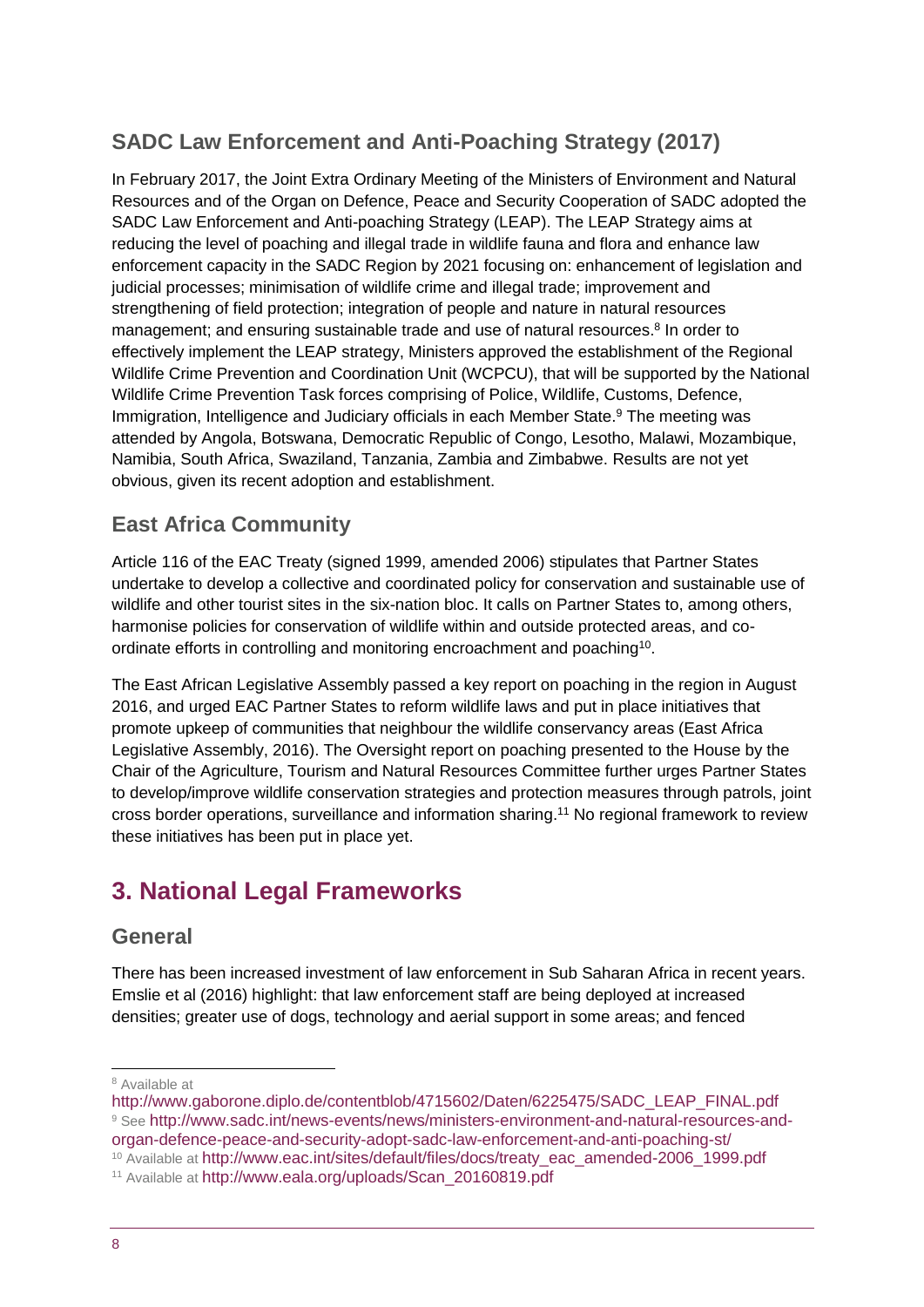sanctuaries, Intensive Protection Zones (e.g. Kruger) and extensive semi-natural captive breeding operations (allowing for more concentrated law enforcement effort) are becoming more common. Since 2013, Kenya and Zambia have increased penalties for rhino trade crime, and similar moves are underway in Malawi and Mozambique. Namibia, South Africa, Swaziland, Tanzania and Zimbabwe already have deterrent penalties for rhino crimes. Judicial outreach on illegal wildlife crime to magistrates and prosecutors continues in Kenya, Zimbabwe and South Africa. Dedicated prosecutors continue to be used for most rhino cases in South Africa with high conviction rates (e.g. 89% from April 2015 to January 2016, with over half receiving custodial sentences) in cases making it to court (Emslie et al, 2016). Namibia recently passed into law the Nature Conservation Amendment Act, which significantly increases penalties for wildlife crime, raising fines for rhino and elephant poachers from the current maximum of NAD 200,000 to NAD 25 million, and increases the fines for illegal possession of protected species to NAD 10 million from the current NAD 20,000 and imprisonment of five to ten years.<sup>12</sup> However, many of these programmes and efforts strongly suffer from under-funding. There is also a need for collaboration and coordination amongst agencies within countries. Wildlife agencies tend to dominate meetings on tackling the IWT, consequently there is insufficient presence and input from other enforcement agencies, namely police, customs, immigration and security agencies, and especially finance ministries and those dealing with economic crime, which are often neglected from these meetings (SADC, 2015).

CITES and UNEP have agreed to collaborate to strengthen national legislation for the implementation of CITES. The CITES National Legislation Project (NLP) is the Convention's primary mechanism for encouraging and assisting Parties' legislative efforts. The project identifies those Parties whose domestic measures do not provide them with the authority to: designate at least one Management Authority and one Scientific Authority; prohibit trade in specimens in violation of the Convention; penalise such trade; or confiscate specimens illegally traded or possessed. The CITES Standing Committee has identified countries in the African region that require attention as a priority under the National Legislation Project, namely Algeria, Comoros, Djibouti, Guinea-Bissau, Kenya, Liberia, Mauritania, Mozambique, Rwanda, Somalia and Tanzania (UNEP and CITES, 2017). The results from the review are not publically available.

Below are highlights from national legal frameworks to combat the IWT for five key Sub Saharan African countries that cover a range of approaches and geopolitical examples. These draw strongly from three key reviews, and it is strongly recommended that these are read for greater detail and more Sub Saharan country reviews (including Mozambique).

- DLA Piper (2015) *Empty Threat 2015: Does the Law Combat Illegal Wildlife Trade?*, review commissioned by The Royal Foundation on behalf of the United for Wildlife partnership.
- EIA (2016) *Time for Action: End the Criminality and Corruption Fuelling Wildlife Crime*, Environmental Investigation Agency.
- Jayanathan, S. (2016) *Stopping poaching and wildlife trafficking through strengthened laws and improved application: Phase 1: An analysis of Criminal Justice Interventions across African Range States and Proposals for Action*, Stop Ivory and the International Conservation Caucus Foundation (ICCF) Group.

-

<sup>12</sup> <http://www.internationalconservation.org/namibian-president-signs-caucus-backed-bill-into-law>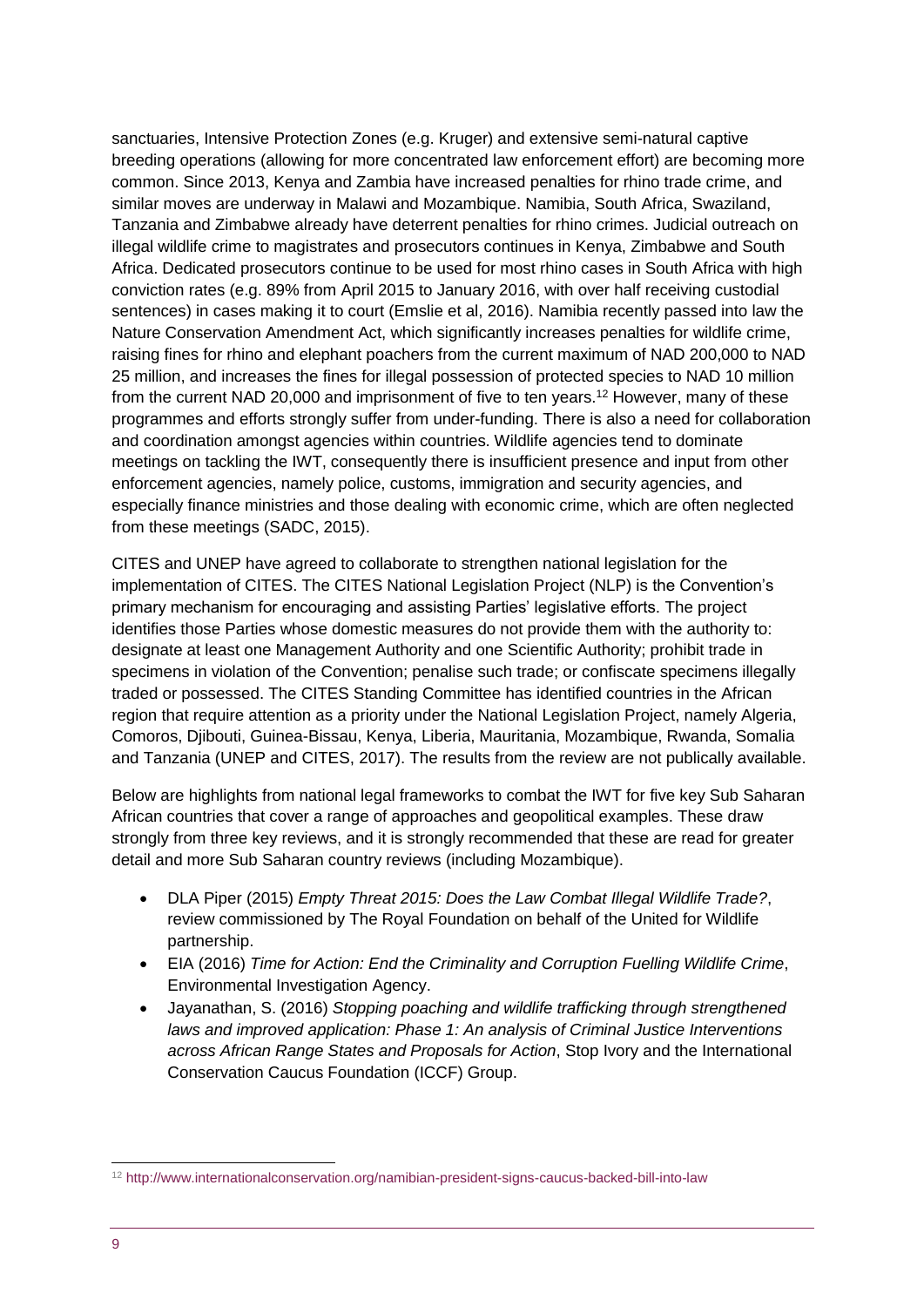### **Botswana**

Botswana is seen as bucking the trend regarding elephant poaching due in part to a relatively sparse population, low levels of government corruption and political stability. However, poaching is seen as rising and in terms of criminal justice handling of such cases, there is an urgent need to address failings in the system in order to avoid being caught out if and when the poaching crisis migrates from South Africa and other bordering countries into Botswana (Jayanathan, 2016).

Overview of the legal framework in Botswana:

The Wildlife Conservation and National Parks Act (1992) is the main piece of principal legislation concerning wild animals in Botswana. Numerous regulations have been adopted under the Act. Some are more general in their contents, such as those concerning hunting and licensing, while others are more specific, limiting the taking of specific species or declaring or regulating single protected areas (Cirelli and Morgera, 2010). Under this Act, the following penalties are stipulated: seven years imprisonment and fine of BWP10,000 (USD 950) for hunting or capture of a protected species and for importing, exporting, re-exporting or transporting through Botswana any wildlife item without a permit and five years' imprisonment and a fine of BWP5,000 for selling or processing unlawfully obtained wildlife items. Stronger penalties are stipulated for cases relating to rhinos or elephants (EIA, 2016). The Wildlife Conservation and National Parks Act provides for the designation of a Director of Wildlife and National Parks. The Director acts also as the CITES Management Authority and Scientific Authority. Regarding enforcement, "wildlife officers" in charge of the implementation of the Act are officers of the Department of Wildlife and National Parks (DWNP) (Cirelli and Morgera, 2010). Other laws that apply to wildlife offences in Botswana include: Wildlife Conservation and National Parks (Lions) (Killing Restriction) Order (22nd April, 2005); Wildlife Conservation and National Parks (Cheetahs) (Killing Suspension) Order (22nd April, 2005); Wildlife Conservation and National Parks (Hunting and Licensing) Regulations (Section 92) (10th August, 2001); Wildlife Conservation (Possession and Ownership of Elephant Tusks or Ivory) Regulations (Section 92) (15th March, 1999); National Parks And Game Reserves Regulations (Under Section 92) (2000) (Mauck, 2013). Botswana's wildlife laws provide for forfeiture of proceeds of wildlife offences and any items involved in wildlife offences.

Legal deterrents (EIA, 2016):

- The existing law in Botswana is being reviewed and amended (no completion date has been given) (Jayanathan, 2016). The review seeks to address the issue of penalties, harmonise existing functions within the DWNP and empower it to conduct investigations under the law.
- According to a recent study, the DWNP does not have powers of prosecution; issues have been raised regarding cooperation and coordination between the DWNP and the ODPP (the central prosecuting authority in Botswana) and there are no formal protocols for cooperation in place (Jayanathan, 2016). The Ministry of Environment is trying to address this. The study also highlights the need for increased awareness-raising initiatives among prosecutors and the judiciary, particularly regarding penalty guidelines and use of ancillary legislation which could be utilised for stronger sentences.
- The Proceeds of Serious Crime Act 1990 does not include environmental crime as a predicate offence. There appears to be little concrete evidence regarding the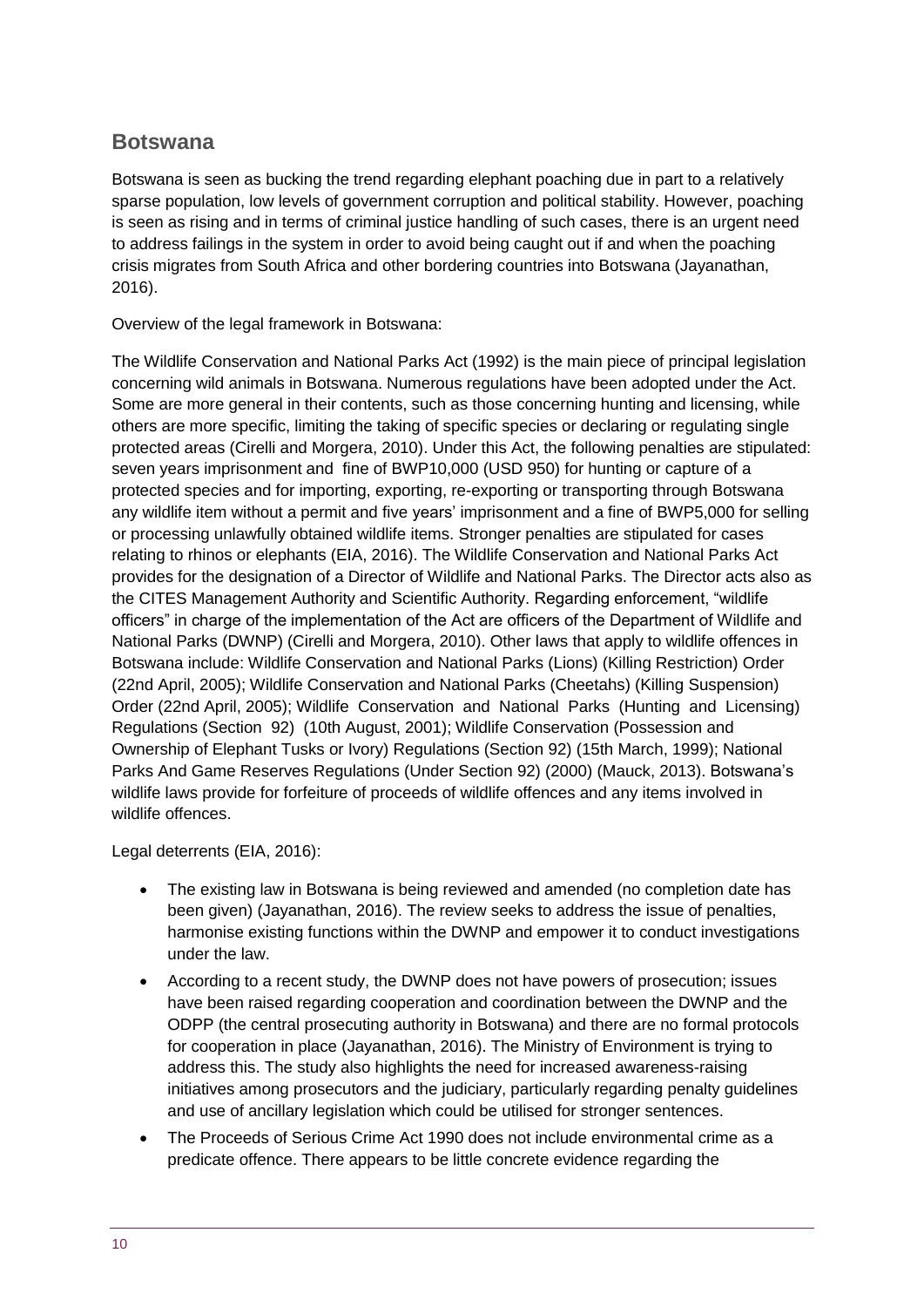implementation and effectiveness of Botswana's court handling practices in wildlife crimes and use of ancillary legislation for such crimes (Jayanathan, 2016).

• Botswana has no centralised database recording prosecutions and court cases relating to wildlife crime.

Investments in enforcement and eradicating demand (EIA, 2016):

- In 2015, it was reported that Botswana's Financial Intelligence Agency, responsible for collation, analysis and dissemination of information relating to suspicious financial activity, was fully operational and working in collaboration with DWNP and other agencies (EIA, 2016).
- The DWNP has established a Tourism Intelligence Unit dedicated to combatting wildlife crime (EIA, 2016).
- A National Anti-Poaching Task Team exists to improve collaboration between enforcement agencies and devise a joint mechanism for combating wildlife crime.
- The budget for DWNP has reportedly been increased in order to hire additional personnel, build capacity among law enforcement and procure anti-poaching equipment. In August 2016, Minister of Environment, Wildlife and Tourism Tshekedi Khama announced that the annual budget for the Department's Anti-Poaching Unit had been increased to BWP130m, from BWP32m when he joined in 2012 (EIA, 2016). However, in April 2017, it was reported that DWNP's anti-poaching operations had been hit by Botswana's austerity measures, which have resulted in a reduction of the Ministry's 2017 budget from BWP213 million to BWP165 million.<sup>13</sup>
- Botswana has applied the ICCWC Wildlife and Forest Crime Analytic Toolkit to identify gaps and actions required to strengthen the criminal justice response to wildlife crime. Publically available information is not available on the recommendations and progress made in implementing the recommendations.
- Botswana has centralised its stockpile of ivory obtained as a result of natural mortality and has managed activities such as problem animal control (PAC) and seizures. It also has in place a system for conducting an inventory of its ivory stockpile on a routine basis and to separate illegal ivory obtained from seizures and that obtained from other sources.
- Botswana is a member of the Elephant Protection Initiative (EPI), which includes a commitment to engage with the private sector and private citizens, close domestic ivory markets and commit to a minimum of a 10-year moratorium on all international ivory trade (EIA, 2016).
- Botswana prohibits domestic and international trade in any wildlife without a permit, as well as the manufacture of, or trade in, wildlife items imported or obtained illegally.

### **Kenya**

Overview of the legal framework:

The Wildlife (Conservation and Management) Act of 1976 was Kenya's first comprehensive legal framework for conservation and the protection of wildlife. This law identified the primary goal of wildlife conservation as the optimization of returns from wildlife, defined broadly to include

<sup>-</sup><sup>13</sup> <http://travel.iafrica.com/bulletinboard/1048127.html>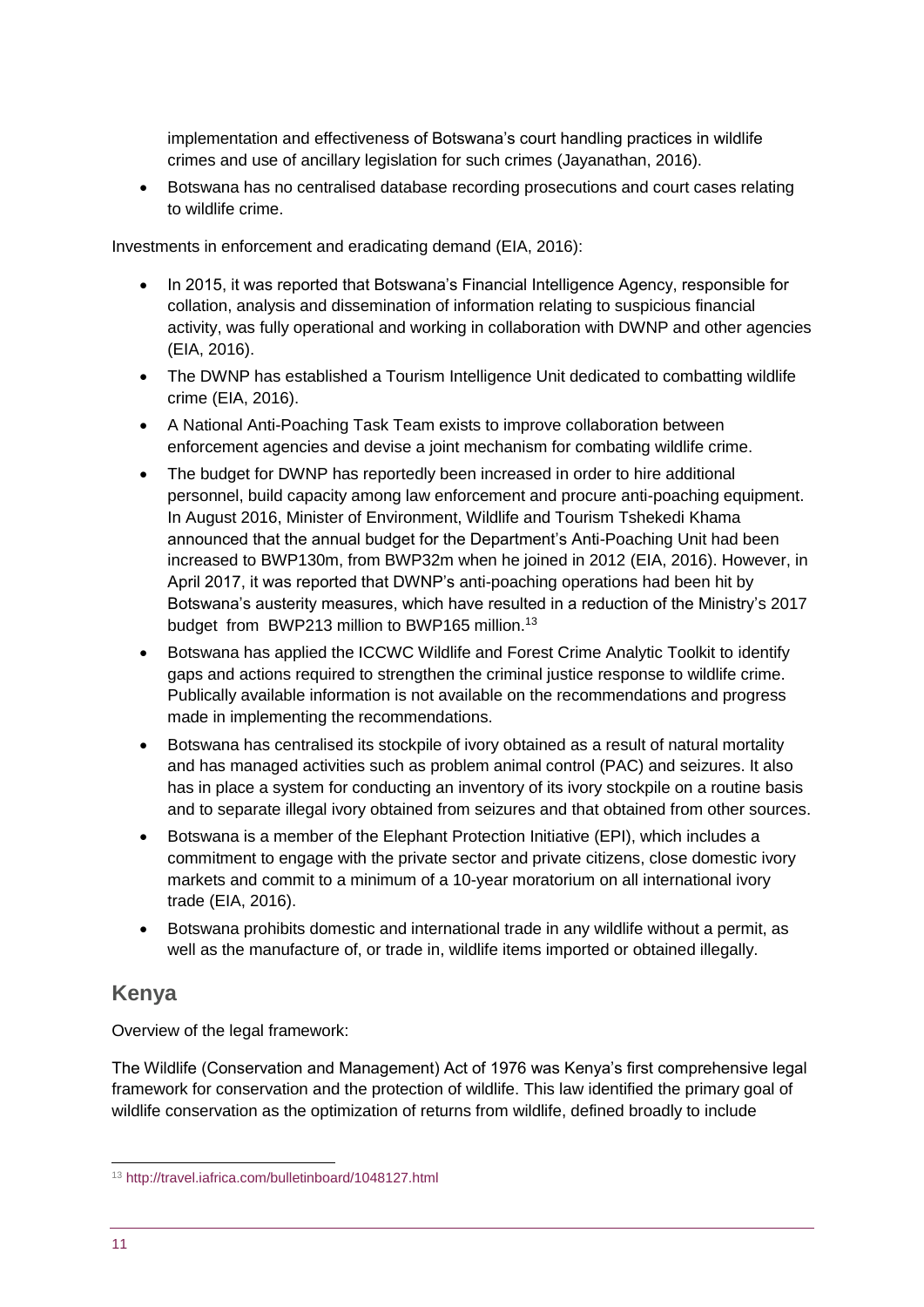aesthetic, cultural, scientific and economic gains, and placed the government as the sole custodian of wildlife (Weru, 2016). Driven by the poaching crisis of the 1970s and 1980s, it was amended in 1989 to establish the Kenyan Wildlife Service (KWS). Following the adoption of the new Constitution of Kenya in 2010, the Government of Kenya reviewed the Wildlife Act and enacted the new Wildlife Conservation and Management Act (WCMA) in 2013, which provides for stiffer penalties in response to resurgent, increasingly sophisticated poaching threats. The WCMA of 2013 upholds and strengthens the mandate of the KWS to protect, conserve for sustainable use and management of wildlife in Kenya. The WCMA's toughened stance on conservation also cuts across all the three pillars of Kenya's economic blue print, Vision 2030, namely; tourism, environment and security. Notable changes in the WCMA of 2013 include; higher recognition of the role of community and private conservancies in managing wildlife and more stringent minimum penalties for wildlife crimes (e.g. a fine of KES 20 million / USD 206,028 as at June 11, 2015, and/ or life imprisonment for the killing of threatened or endangered species). This is a significant improvement from previous iterations of the Wildlife Act, which treated wildlife crime lightly, offering the option of fines as low as KES 10,000 (USD 103 as at June 11, 2015) for possession of ivory (Weru, 2016). Community conservancies, in which local communities take the lead in protecting and conserving wildlife, have also been recognized by the Government of Kenya as a highly successful model for protecting Kenya's natural resources outside of formal protected areas. KWS is the primary government agency responsible for the protection of wildlife on the ground and the enforcement of wildlife regulations. Other key laws dealing with IWT related matters include: The Prevention of Organised Crime Act; The Proceeds of Crime and Anti-Money Laundering Act; The Evidence Act; The Criminal Procedure Code; Environmental Management and Coordination Act; and The EAC Customs Act (Weru, 2016).

Legal deterrents (EIA, 2016):

- Kenya has achieved tremendous improvements in prosecuting wildlife crime with limited resources. Prosecutions of wildlife poaching and trafficking have improved significantly over recent years.
- WCMA provides for severe penalties for wildlife crime, resulting in an increase in deterrent sentencing for wildlife crime. However, this has also led to an increase in 'not guilty' pleas due to high minimum penalties under the WCMA. In order to address this concern, the WCMA is being amended and a pilot to address delay in the courts was launched in December 2015. A plea bargaining policy developed within the Office of the Director of Public Prosecutions (ODPP) requires national roll-out, although with high minimum penalties its effectiveness is questionable.
- The WCMA still lacks the subsidiary regulations necessary to put it into action. Important issues still need to be addressed, such as clarification of incentives for landowners to keep wildlife on their land and procedures for compensation claims following humanwildlife conflict (Weru, 2016).
- Section 92 of the WCMA dealing with endangered species has been drafted in a way that has caused ambiguity in charging decisions and conflicting High Court decisions upon appeal (Weru, 2016).
- There is a lack of understanding amongst agencies as to the legislative framework that now governs prosecutions and powers of investigation that has led to 'turf wars' between agencies regarding investigations and prosecutions.
- A report by Wildlife Direct on progress made in wildlife trials in 2014-15, since the enactment of the WCMA, is 'cautiously optimistic' about progress made. The report in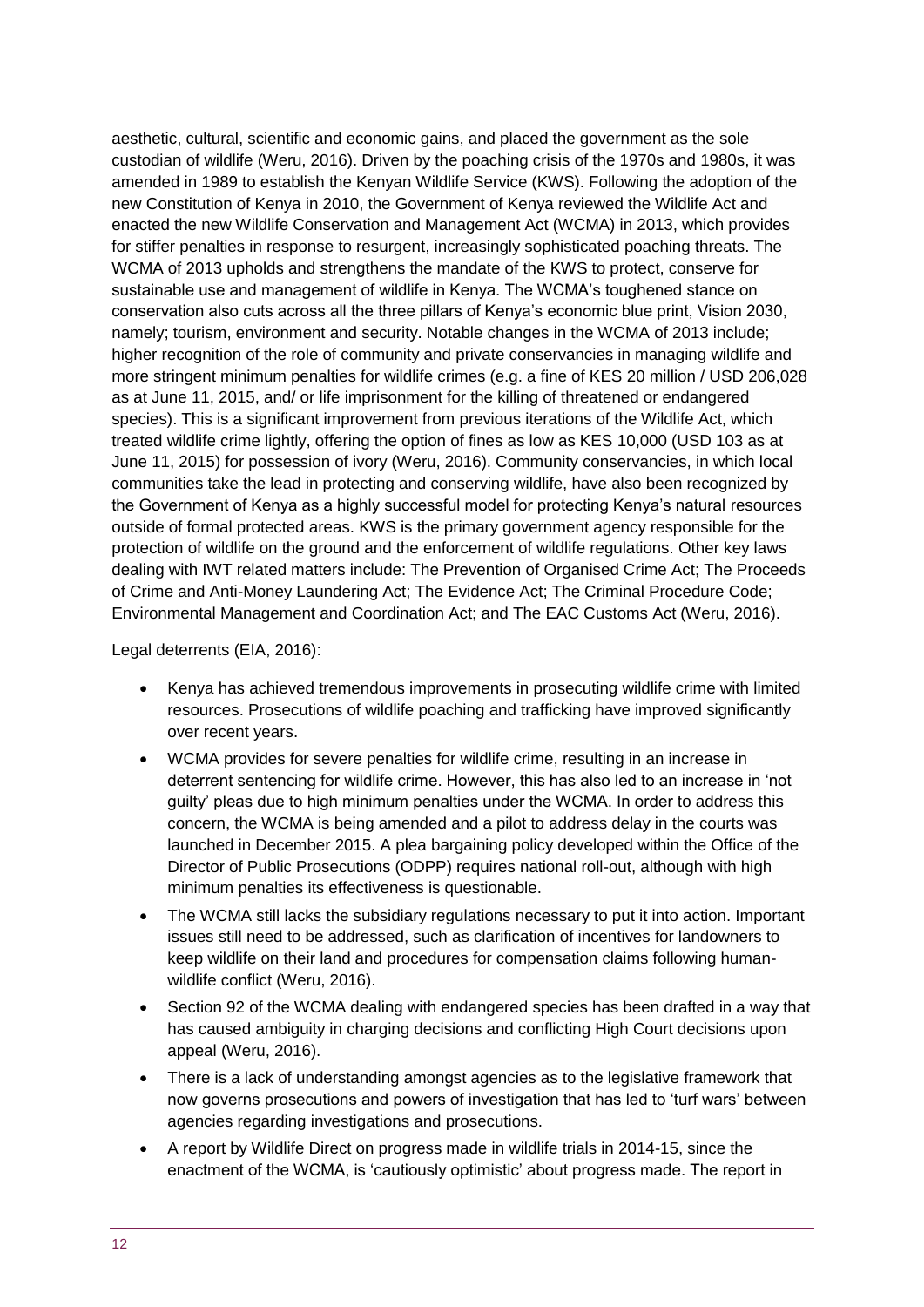particular notes improved management of case records and the denial of bail in a number of wildlife crime cases. However, the proportion of convicted persons given jail sentences without the option of a fine remained very low at 6% in 2015 (EIA, 2015).

- A 2014 amendment to the Evidence Act has enabled admission of electronic and digital evidence, including photographs of wildlife items or carcasses. However, sensitisation of police and KWS investigating officers on such forms of evidence is needed (Weru, 2016).
- The lack of sentencing guidelines for wildlife crime has resulted in inconsistency in sentencing nationwide despite high minimum penalties. This creates uncertainty for both the prosecution and the defence in entering into any meaningful discussions on plea and alternative charges.
- In June 2016, the world's first airport court became operational at Nairobi's Jomo Kenyatta International Airport (JKIA), in order to efficiently and quickly handle drugs and wildlife trafficking cases. In its first month, of the 10 cases related to ivory trafficking heard by the court, nine resulted in convictions.
- A dedicated Wildlife Crime Prosecution Unit (WCPU) prosecutes wildlife cases across the country, with a specialised WCPU prosecutor in all courts. The WCPU, with the British High Commission and Space for Giants, developed a 'Points to Prove' guide for building a strong evidential case against those accused of wildlife and related crimes which includes procedures or inter-agency co-operation. Further prosecutorial capacity is being developed within KWS (EIA, 2016).
- Kenya is party to several Multilateral Environmental Agreements which automatically become part of Kenya law; however their provisions and requirements are rarely considered in wildlife enforcement and prosecution (Weru, 2016)
- Corruption remains a major impediment to effective sentencing in Kenya and manifests itself in various forms, including lost court room files and missing exhibits. However, efforts are being made to address corruption in Kenya.

Investments in enforcement and eradicating demand (EIA, 2016):

- Improved national multi-agency co-operation to tackle wildlife crime; for example, through deploying representatives from the National Police Service as liaison officers at Kenya's Wildlife Management Authority.
- Strengthened anti-poaching capacity through establishment of an inter-agency antipoaching unit in 2013, hiring of more than 500 new KWS rangers, allocation of Ksh300m (c. USD 2,959,000) for training of additional wardens, setting up a new encrypted radio system for use in national parks and planning for the launch of anti-poaching drones in all national parks.
- Providing training for customs officers in permit systems and identification of wildlife items; and for wildlife enforcement in detection of ivory, crime scene management and preparation of documents for prosecutors.
- Building forensics capacity to assist in prosecutions by establishing a new USD 100m wildlife forensics laboratory in Nairobi, the first of its kind in East Africa, providing a regional hub for analysing DNA samples from seized wildlife specimens.
- Use of canine units to detect ivory and other wildlife products at Nairobi's JKIA and Mombasa Port. The JKIA unit arrests on average two people per week for ivory offences.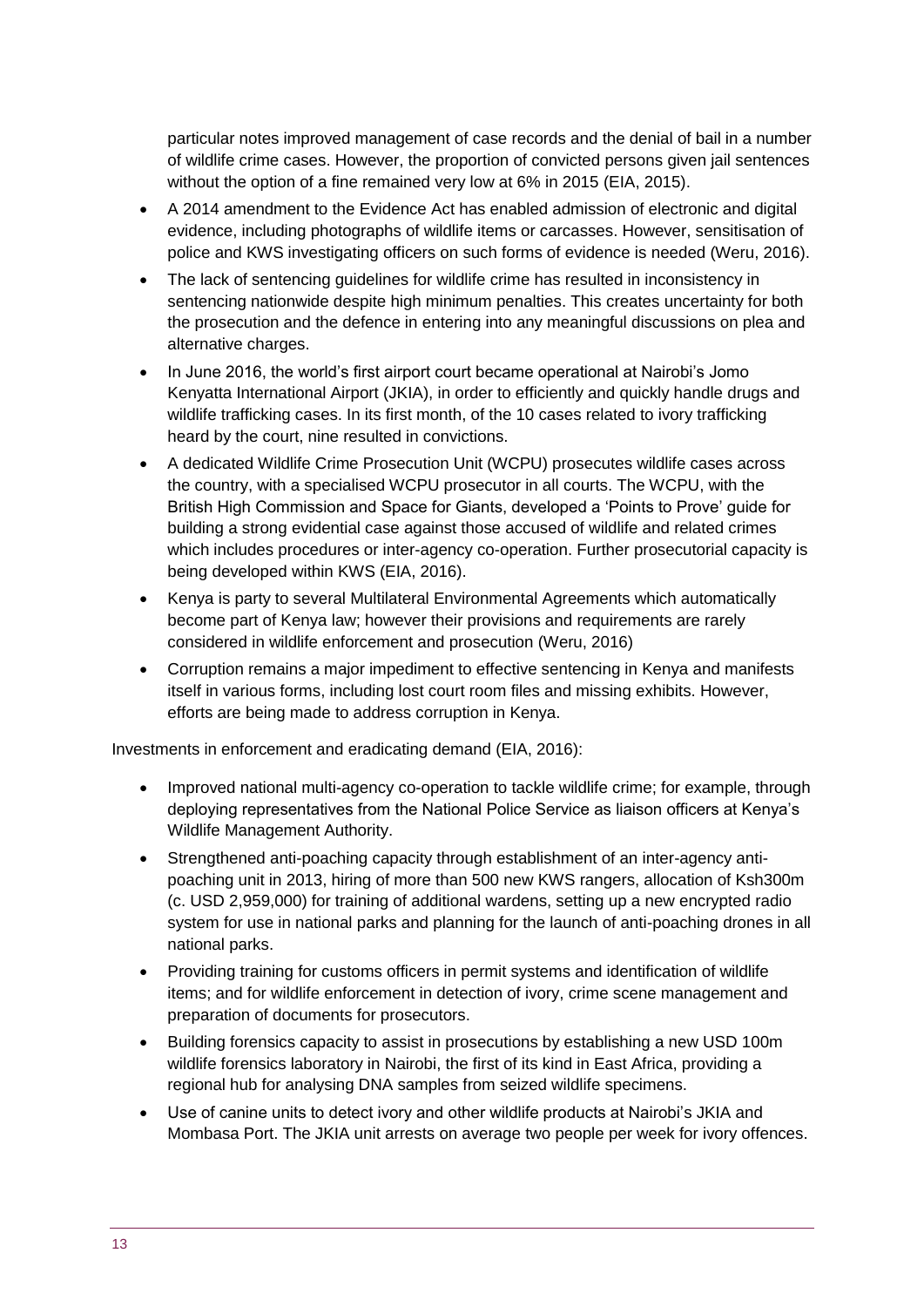- As part of the UNODC-WCO Container Control Programme, establishing a multi-agency Joint Port Control Unit in Mombasa Port to facilitate sharing of information in real time to profile, target and examine containers being used to smuggle wildlife products.
- Kenya is a signatory to the EPI.
- Kenya destroyed 105 tonnes of ivory and 1.3 tonnes of rhino horn from its Government stockpile in a public burn on 30 April 2016. This followed a 21-day amnesty during which Kenyans could hand in illegal wildlife items in their possession.

### **South Africa**

Overview of the legal framework:

Its principal legislation, the National Environmental Management: Biodiversity Act, Act 10 of 2004 (NEMBA) sets forth the general framework for wildlife protection in the country and creates a list of Threatened or Protected Species. Historically, South African provinces regulated nature conservation individually, but since 2004, wildlife management has been regulated at the national level by the NEMBA. In July of 2007, South Africa implemented by the Threatened or Protected Species (TOPS) Regulations under NEMBA, which provide a national standard for protecting threatened or protected species in South Africa, including both black and white rhinos, and also place stricter controls on trophy hunting and other activities causing harm to threatened or protected species (DLA Piper, 2015). Norms and standards were further introduced in 2009 and 2012 to provide added protection of rhinos in particular. South Africa also has a wide range of ancillary legislation, combatting corruption, organised crime, customs violations, and regulating illegal firearms (DLA Piper, 2015). A more specific legal regime for wildlife is established at the Provincial level and a National Environmental Management Protected Areas Act (2003) is in place to regulate protected areas (Cirelli and Morgera, 2010). While a member of CITES since 1975, South Africa did not implement its CITES Regulations until March 2010, but now has an impressive suite of wildlife legislation that is considered to meet requirements for implementation (DLA Piper, 2015). The Department of Environmental Affairs (DEA) has been the de facto lead agency in developing and driving the country's strategic and policy responses to rhino poaching and organised wildlife crime.

Legal deterrents (EIA, 2016):

- All of the above laws set forth stringent penalties, including fines and/or imprisonment, for activities such as the illegal hunting, killing, import, export, possession of a threatened or protected species, or related offences concerning false documentation and permits. Over the last few years the severity of penalty fines for wildlife crimes has increased sharply, largely through amendments to relevant legislation. Fines under the TOPS Regulations now reach a maximum of ZAR ten million (USD 833,333), while other wildlife crime offences can carry jail sentences of five years, or ten years in the case of repeat offenders (DLA Piper, 2015).
- An increase in the number of convictions and stronger sentences has been noted in recent years. Prosecutors have become increasingly adept at levelling all available charges, making South Africa one of the few countries in Africa with a demonstrated record of prosecuting wildlife criminals under its ancillary legislation.
- Although successful prosecutions still significantly lag behind the number of arrests, the number of convictions and the severity of sentences have increased substantially over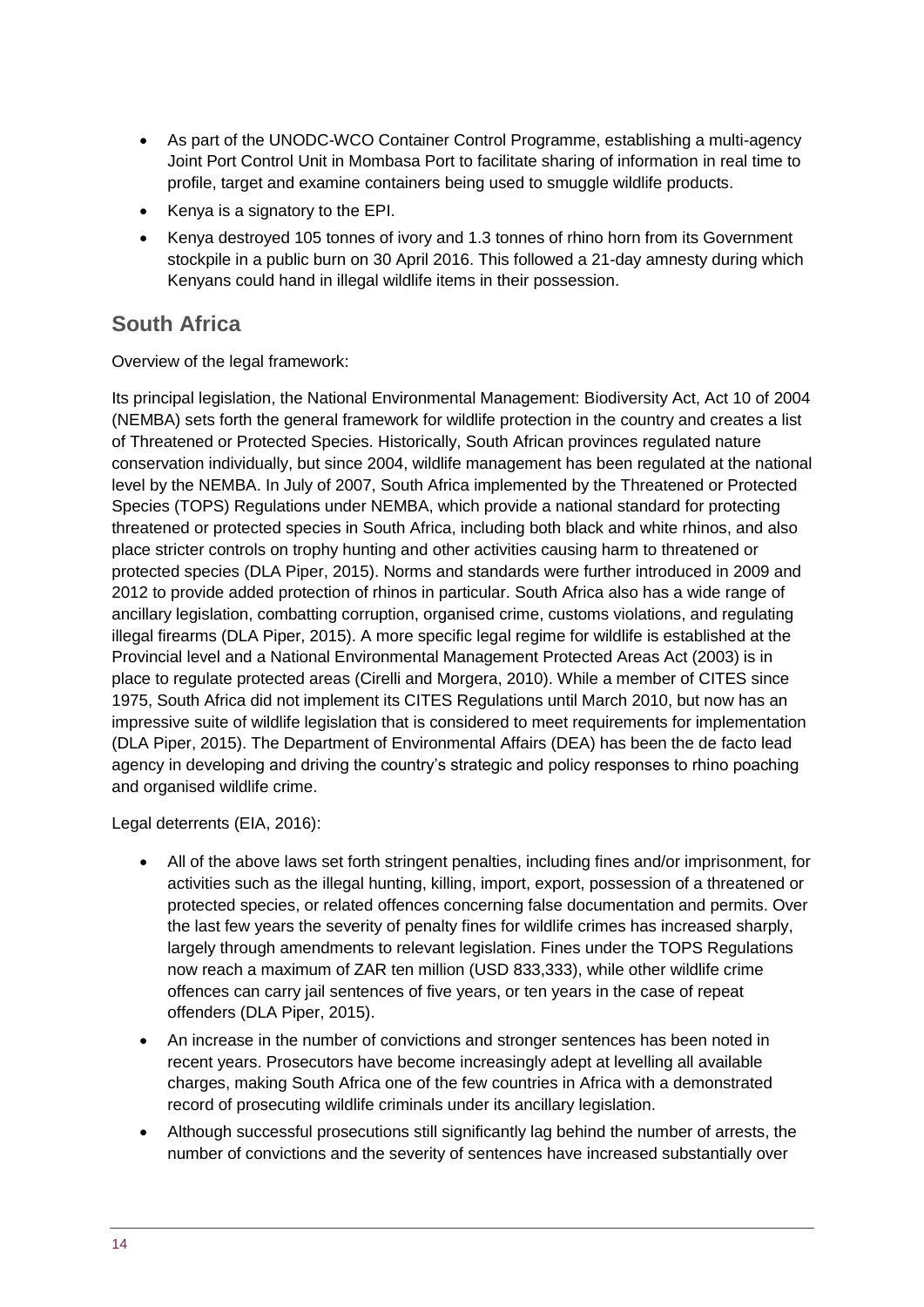the past five years, with some penalties ranging from 20 to 30 years imprisonment (DLA Piper, 2015).

- Following on from cases in which organised criminal syndicates hired Vietnamese and Czech nationals with no hunting experience to legally hunt rhino to procure rhino horn – known as 'pseudo-hunting' – South Africa stopped issuing hunting permits to nationals of these countries.
- Corruption is an obstacle in effective enforcement relating to wildlife crime, infecting various levels of government from local police, park rangers, to other Government officers sharing in the profits of the illegal trade (Jayanathan, 2016). While various anticorruption bodies exist, according to a report published by the Global Initiative in 2016, there is no effective anti-corruption strategy within the police and the DEA is also lacking a specific anti-corruption programme.
- NEMBA 2004 provides the broad framework for wildlife protection in South Africa, but each of the nine provinces in the country has the autonomy to implement the national law with their own legislation. According to a 2016 study, substantial differences exist between provincial wildlife laws thereby creating numerous loopholes which undermine effective law enforcement (Jayanathan, 2016). Significant discrepancies also exist in prosecutorial capacity of different provinces.
- Under NEMBA, the import, export, possession, and breeding or trade of any species listed as a threatened or endangered species, or the products thereof, is allowed as long as a permit is issued for this purpose. This list includes rhinos, elephants, pangolins, lions and leopards.
- Arrests relating to rhino poaching have increased, with 317 made nationwide in 2015 compared to 258 in 2014.
- November 2015, in a law suit filed by two game breeders, a High Court ruling invalidated South Africa's domestic moratorium on trade in rhino horn. The DEA filed an appeal in the Constitutional Court challenging the High Court decision, however in April 2017 the Constitutional Court held up the decision and set aside the 2009 moratorium. In June 2017 the DEA clarified that the commercial international trade in rhino horn remains prohibited. The domestic trade is subject to the issuance of the relevant permits in terms of the NEMBA, its regulations and applicable provincial legislation.
- With the lifting of the Moratorium, the Department has developed an electronic database to capture extensive details on all individual rhino horns in private and governmentowned stockpiles and all newly acquired horns. An audit of government stockpiles is being carried out and through this, the DEA intends to ensure that every horn is tagged with a micro-chip, that DNA testing has been conducted on the horn, and that all horn is measured, weighed, marked and captured on the national database.<sup>14</sup>

Investments in enforcement and eradicating demand (EIA, 2016):

• At ZAR5.9bn (approx USD 438.5m), the budget for the Department of Environmental Affairs (DEA) represents less than 1% of total Government expenditure in the financial year 2015–16. Provincial and federal wildlife enforcement agencies are under-funded, with provinces such as Limpopo and Mpumalanga particularly lacking in resources.

-

<sup>14</sup> See DEA statement a[t https://www.environment.gov.za/mediarelease/deaclarifiesrhinohorntrade](https://www.environment.gov.za/mediarelease/deaclarifiesrhinohorntrade)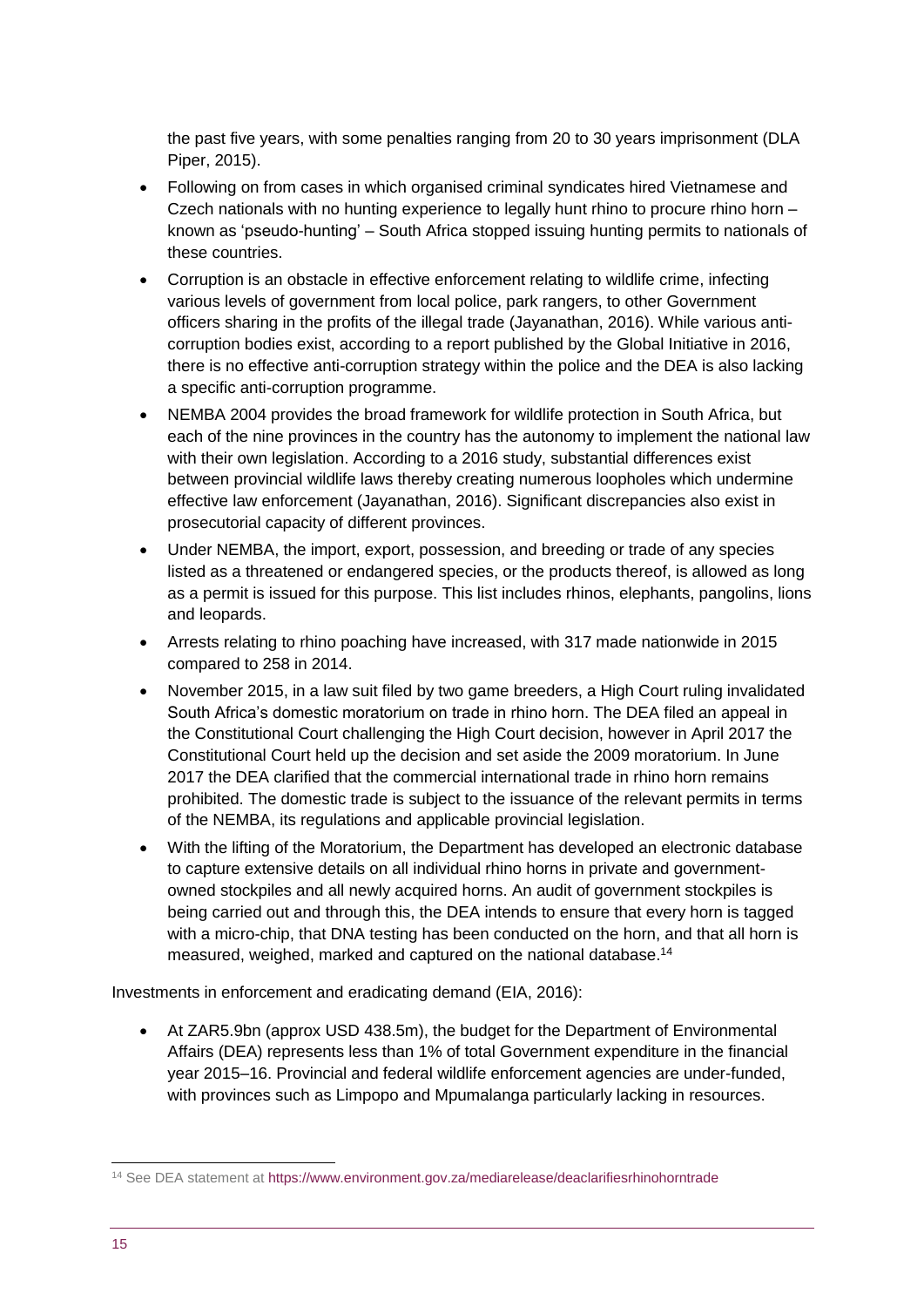- Investment since 2014 has included training of at least 1,047 border officials in wildlife trade issues and the deployment of canine units. In addition, wildlife enforcement in South Africa receives considerable support from NGOs, particularly through the provision of anti-poaching equipment.
- The multi-agency National Wildlife Crime Reaction Unit (NWCRU) was established within the DEA in 2010 to facilitate information-sharing and coordinate enforcement responses between provinces. However, it has been reported that the functioning of this unit has been hindered due to lack of resources and co-operation from provincial authorities and police.
- The Environmental Management Inspectorate under the DEA plays a key role in wildlife enforcement and can conduct seizures, inspections and arrests, but does not have a prosecutorial mandate.
- Training and awareness-raising programmes aimed at prosecutors and judiciary have included training conducted by the DEA for almost 400 magistrates and prosecutors in 2015.
- The South African Police Service's Directorate of Priority Crime Investigations (informally known as the 'Hawks') has an Endangered Species Section dedicated to gathering intelligence relating to poaching or trade in protected species. In 2015, the Police Service and the National Prosecuting Authority received Certificates of Commendation from the CITES Secretary-General in recognition of joint enforcement operations targeting rhino horn trafficking.
- The National Prosecuting Authority has specialised prosecutors dedicated to prosecuting rhino crimes. Specialist investigative techniques are used in wildlife crime cases. Wildlife DNA is routinely collected at crime scenes and analysed at the University of Pretoria Veterinary Genetics Laboratory, and has been used in successful prosecutions. The laboratory also houses a database of rhino DNA profiles from across southern Africa, including from stockpiles of seized horns.
- South Africa's Financial Intelligence Centre has been involved in investigations into wildlife crime, including the tracing of funds to a key rhino horn trader and subsequent seizure of ZAR190,000 (approximately USD14,120).
- South Africa has signed MoUs with China, Vietnam, Cambodia, Mozambique and Laos focusing on cooperation around wildlife management and enforcement and capacitybuilding. Similar agreements are proposed with Thailand, Kenya, Botswana and Tanzania.

### **Tanzania**

Overview of the legal framework:

Tanzania is a "Union" between Tanganyica and Zanzibar, and pursuant to its Constitution the environment is a subject reserved to the respective legislative authorities of the two federated states. The main piece of legislation of Tanganyica regarding wildlife is the Wildlife Conservation Act (2009). This Act has replaced the Act of 1974, which was implemented through a number of regulations concerning game reserves, game controlled areas, national game, hunting, closed seasons, suitable weapons, capture of animals, commercial game photography, registration of trophies and dealing in trophies, President's licences, authorised officers' identity cards, compounding of offences, and the Wildlife Protection Fund. They were adopted mainly in the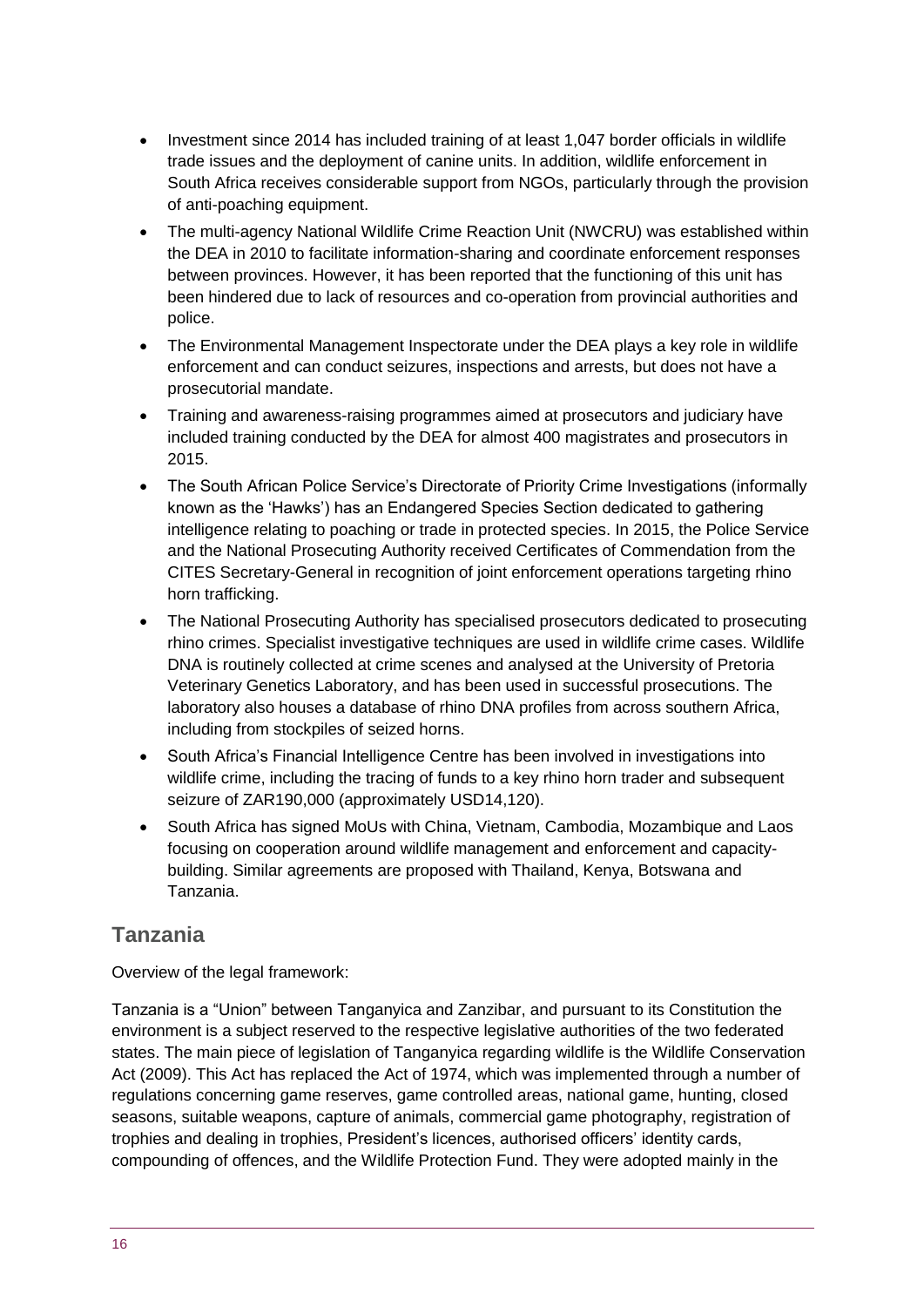1970s and remain in force to the extent that they do not conflict with the new principal act (Cirelli and Morgera, 2010). The Environmental Management Act, 2004 provides the framework for sustainable management of the environment and natural resources, expressly considering fauna among "environmental resources", but without addressing wildlife issues specifically. The Act outlines principles and addresses impact and risk assessments, prevention and control of pollution, waste management, environmental quality standards, public participation and enforcement. The Wildlife Conservation Act envisages the creation of an autonomous Authority similar to those which already exist for National Parks (Tanzania National Parks Authority (TANAPA) and the Ngorongoro Conservation Area Authority (NCAA), for wildlife living outside these areas. A "para-military" "Wildlife Protection Unit" is in place for enforcement purposes. The Act includes among its objectives the involvement of traditional communities as well as of the private sector. The same Act provides for the continuation of the Wildlife Protection Fund established under the previous legislation, including among its objectives the development of communities living adjacent to protected wildlife areas. The Wildlife Conservation Act provides for the creation of wildlife management areas for the specific purpose of community-based wildlife management within village land. Benefit sharing must comply with guidelines which may be issued by the government and be in line with mechanisms of equitable distribution of costs and benefits.

Legal Deterrents (EIA, 2016):

- Although Tanzania's Wildlife Conservation Act 2009 provides for a minimum of five years imprisonment or a fine for illegal wildlife trade, the equivalent legislation in the autonomous region of Zanzibar stipulates a maximum penalty of six months imprisonment or a fine of USD 185 equivalent. Zanzibar law only applies to native species, therefore excluding the majority of CITES-listed species, including elephants and rhinos. Efforts are reportedly underway to address this major legislative loophole. There is a need to improve enforcement co-operation between mainland Tanzania and Zanzibar.
- In conjunction with NGOs, a programme was launched in May 2016 by the Tanzania Judiciary Training Department and the Tanzania Wildlife Division to improve awareness of wildlife crime among the judiciary. A study conducted by TRAFFIC revealed that the vast majority of the judiciary have received no training on wildlife crime. Furthermore, chronic delays in the court system mean that even the best investigations and prosecutions stand a significant chance of derailing due to the persistent culture of adjournments; a case of ivory smuggling through Zanzibar is in its third year and has yet to start hearing evidence.
- Amendments to Tanzania's Wildlife Conservation Act 2009 are awaiting submission to parliament. The process has been delayed since 2013.
- According to a recent study, there appears to be confusion among prosecutors and judges themselves regarding the applicable legislative framework (Jayanathan, 2016). The situation is likely exacerbated by the lack of clarity on the status of existing laws and the undue delay in adopting amendments. Access to laws has been cited as a problem within the judiciary and the prosecution, with no central database of enacted laws available.
- While charges have been brought for corruption in at least one case related to ivory trafficking, it is unclear whether relevant ancillary legislation such as anti-money laundering laws are being applied in wildlife trafficking cases.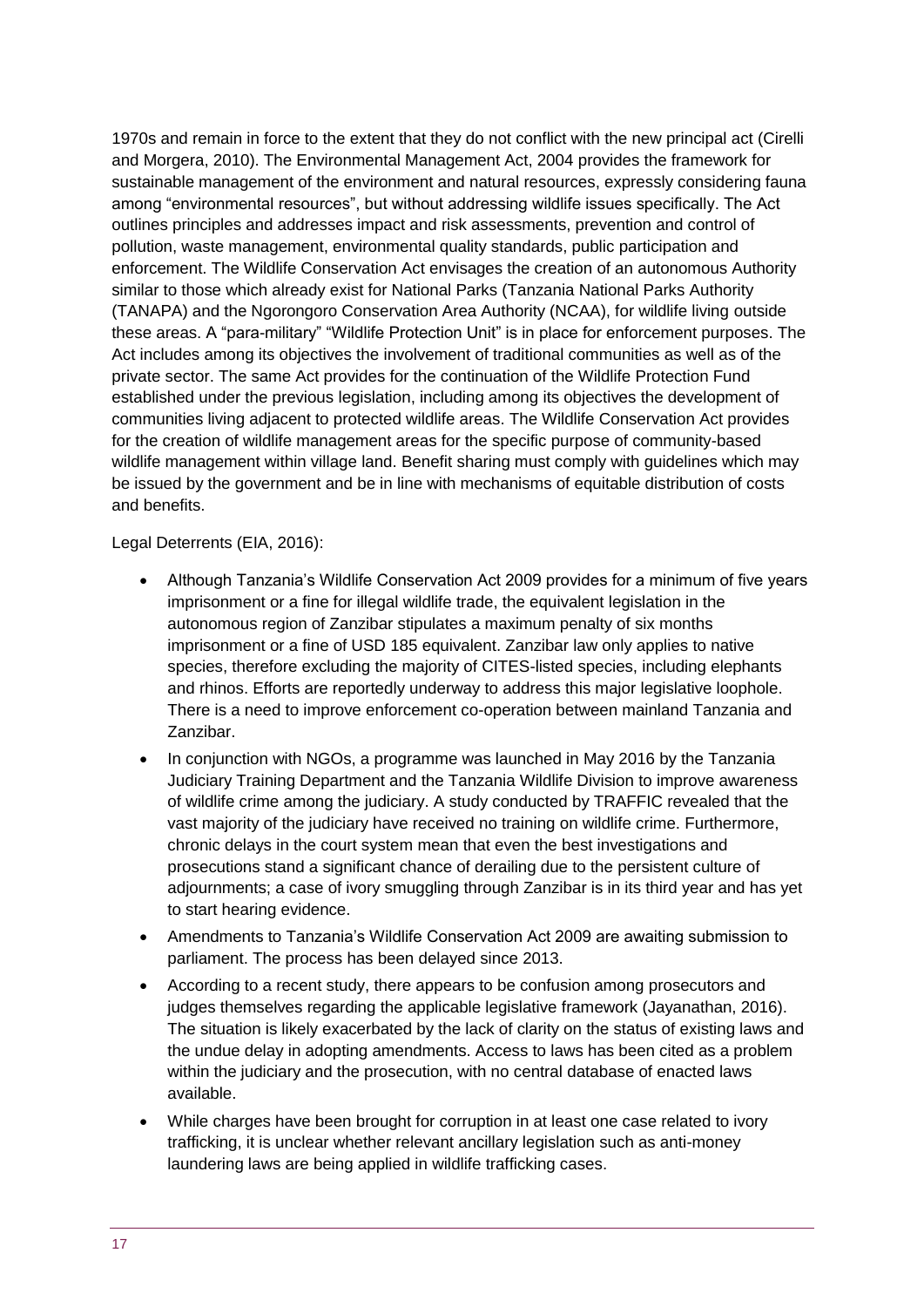- There are approximately 40 prosecutors within TANAPA; the Office of The Director of Public Prosecutions has no specialist prosecutors for poaching although 6 work closely with NCTSIU (and that number is expanding) and so presumably are developing some specialist expertise (Jayanathan, 2016).
- Corruption remains a significant challenge in Tanzania.

Investments in enforcement and eradicating demand (EIA, 2016):

- The Tanzanian Wildlife Authority (TAWA) was conceptualised in 2014 for wildlife conservation in areas outside national parks and was reported to have become fully operational in July 2016.
- Government investment since 2014 has included the hiring and training additional wildlife rangers. In addition, several capacity-building initiatives have been implemented with the support of NGOs and foreign governments.
- Canine units have been deployed at key border crossings since January 2016 and, as of June 2016, have led to 26 wildlife seizures, including ivory and pangolin scales.
- Tanzania has not conducted DNA analysis on any of the four large-scale ivory seizures (≥500kg) made since 2010, as per CITES recommendations.
- With the launch in June 2015 of the Multi-Agency Task Team (MATT) led by the Tanzania police force and encompassing the Tanzania Forest Services, the Wildlife Division, Fisheries Division and the Tanzania Intelligence and Security Services, there is clearly an intention to build further inter-agency cooperation and dialogue but concrete deliverables are not currently known (Jayanathan, 2016).
- There appear to be duplication of efforts between the two multi-agency units responsible for combatting wildlife trafficking, namely the National and Transnational Serious Crimes Investigation Unit (NTSCIU), and the MATT. The NTSCIU has made 803 arrests in relation to ivory in 2015, of which 233 led to convictions.
- Efforts to improve international collaboration have included the adoption of an MoU with China, but despite this agreement there does not appear to be strong enforcement cooperation between the two countries. A bilateral agreement was adopted with Mozambique to coordinate management and anti-poaching activities across the Selous-Niassa ecosystem.
- While Tanzania has participated in INTERPOL operations since 2014, there is insufficient evidence available as to whether other proactive regional and international enforcement operations have taken place outside the INTERPOL framework.
- Applying the ICCWC Wildlife and Forest Crime Analytic Toolkit is a positive step but progress made in implementing recommendations is not yet publicly available.
- Tanzania is a co-founder and signatory to the EPI. However, Tanzania actively supports proposals from other countries to enable international legal trade under the CITES framework.
- Based on information provided by the Government in December 2012, Tanzania has stockpiled approximately 137 tonnes of ivory. Tanzania has reportedly conducted an inventory of its ivory stockpile with assistance from the NGO Stop Ivory; however the inventory results have not been made publicly available and it is unclear whether the inventory included all Government-held ivory. Investigations by Tanzania's Auditor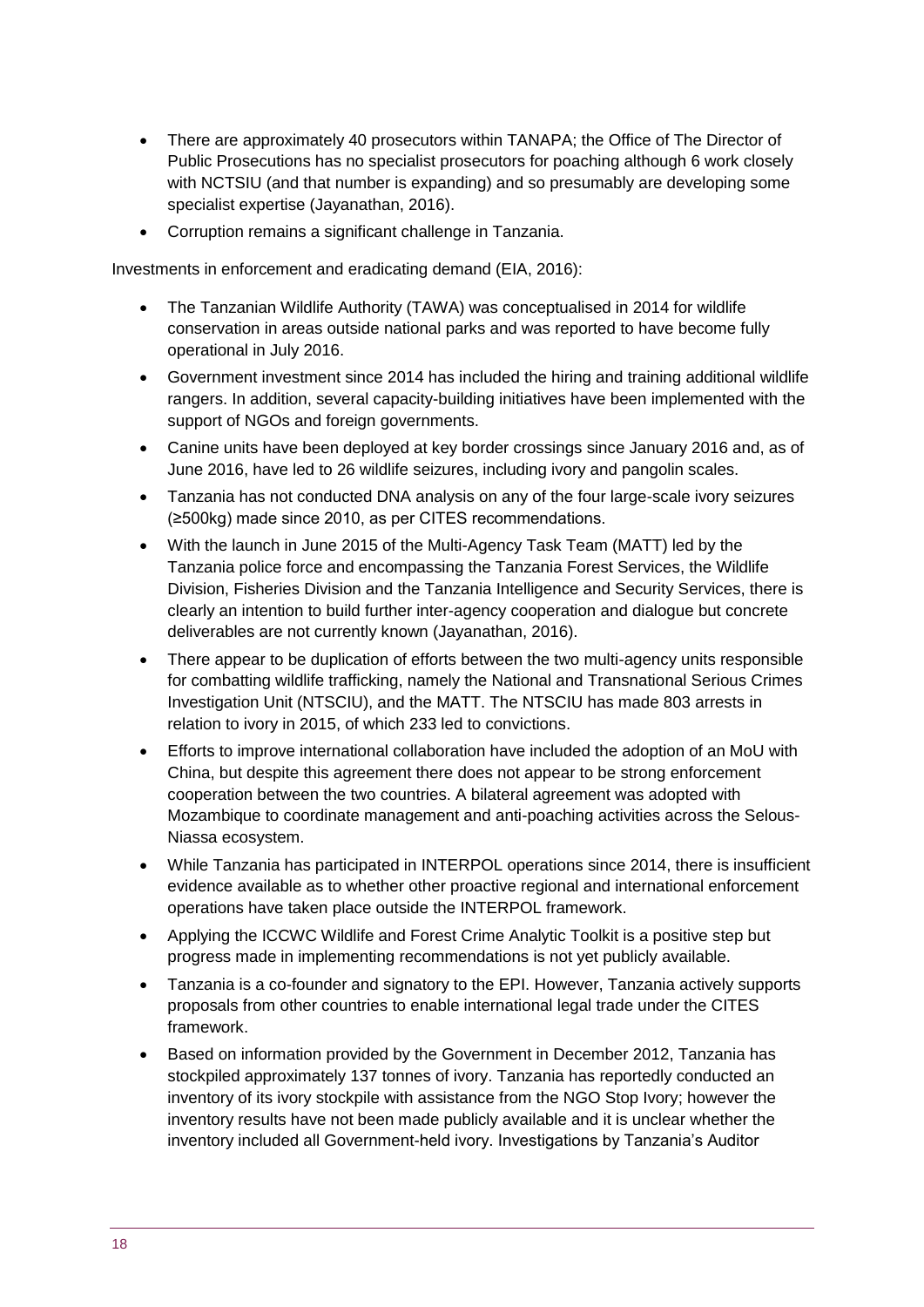General has documented mismanagement of the ivory stockpile and missing tusks from the stockpile.

### **Zimbabwe**

#### Overview of the legal framework

The Environmental Management Act (1975, amended in 2001) sets out the general legal framework for environmental matters, addressing environmental institutions, planning, standards and impact assessment. The main legislation for the management of wildlife is the Parks and Wildlife Act (PWA) (Cirelli and Morgera, 2010). The Act confers privileges on owners or occupiers of alienated land as custodians of wildlife. It gives the Appropriate Authority over wildlife to Rural District Councils for communal lands on behalf of local communities (Chibememe et al, 2014). The Communal Land Act (1982) provides for the classification of land in Zimbabwe as Communal Land, and for the alteration of such classification, and seeks to alter and regulate the occupation and use of Communal Land. The National Environment Policy and Strategies of 2009 (NEP) seeks to harmonise all environment-related sectoral policies, and is critical in providing guidance to relevant legal instruments (Chibememe et al, 2014). Zimbabwe has enacted detailed legislation, namely the Parks and Wildlife Act 22/2001, implementing its obligations under CITES and providing for a relatively comprehensive series of offences and penalties governing illegal trade in wildlife.

Legal Deterrents (DLA Piper, 2015):

- Further amendments to the enhanced penalty regime under the PWA in 2011 greatly increased the severity and effectiveness of penalties for poaching. In particular, severe mandatory minimum custodial sentences of twenty years apply to offences involving rhinoceros or other "Specially Protected Animals", and to illegal trade in ivory. Courts may also impose custodial sentences ranging from one to three years for less serious wildlife offences.
- The PWA provides for the possibility of fines for all wildlife offences and for severe mandatory compensatory payments for offences resulting in the death of an animal.
- Fines for poaching (illegal hunting) under the PWA range from USD 400<sup>15</sup> to USD 500<sup>16</sup> for less serious poaching. Penalties are greater for ivory and trophies from rhinoceros or other specifically protected animals, and include a fine up to USD 5,000<sup>17</sup> (the highest level in Zimbabwe's standard level of fines) (Mauck, 2013). The standard scale of fines in the Criminal Law code increased in March 2017, with the amendment of the Finance  $Act^{18}$ .

<sup>16</sup> Level eight of the Standard Scale of Fines, see

1

<sup>&</sup>lt;sup>15</sup> Level seven of the Standard Scale of Fines, see

https://www.unodc.org/res/cld/document/zwe/2006/criminal\_law\_codification\_and\_reform\_act\_html/criminal\_law [codification\\_and\\_reform\\_act.pdf](https://www.unodc.org/res/cld/document/zwe/2006/criminal_law_codification_and_reform_act_html/criminal_law_codification_and_reform_act.pdf) 

https://www.unodc.org/res/cld/document/zwe/2006/criminal\_law\_codification\_and\_reform\_act\_html/criminal\_law [codification\\_and\\_reform\\_act.pdf](https://www.unodc.org/res/cld/document/zwe/2006/criminal_law_codification_and_reform_act_html/criminal_law_codification_and_reform_act.pdf) 

<sup>&</sup>lt;sup>17</sup> Level fourteen of the Standard Scale of Fines, see

https://www.unodc.org/res/cld/document/zwe/2006/criminal\_law\_codification\_and\_reform\_act\_html/criminal\_law [codification\\_and\\_reform\\_act.pdf](https://www.unodc.org/res/cld/document/zwe/2006/criminal_law_codification_and_reform_act_html/criminal_law_codification_and_reform_act.pdf)  <sup>18</sup> See

[http://www.veritaszim.net/sites/veritas\\_d/files/Finance%20Act%2C%202017%20%5BAct%202%20of%202017%5](http://www.veritaszim.net/sites/veritas_d/files/Finance%20Act%2C%202017%20%5BAct%202%20of%202017%5D.pdf) [D.pdf](http://www.veritaszim.net/sites/veritas_d/files/Finance%20Act%2C%202017%20%5BAct%202%20of%202017%5D.pdf)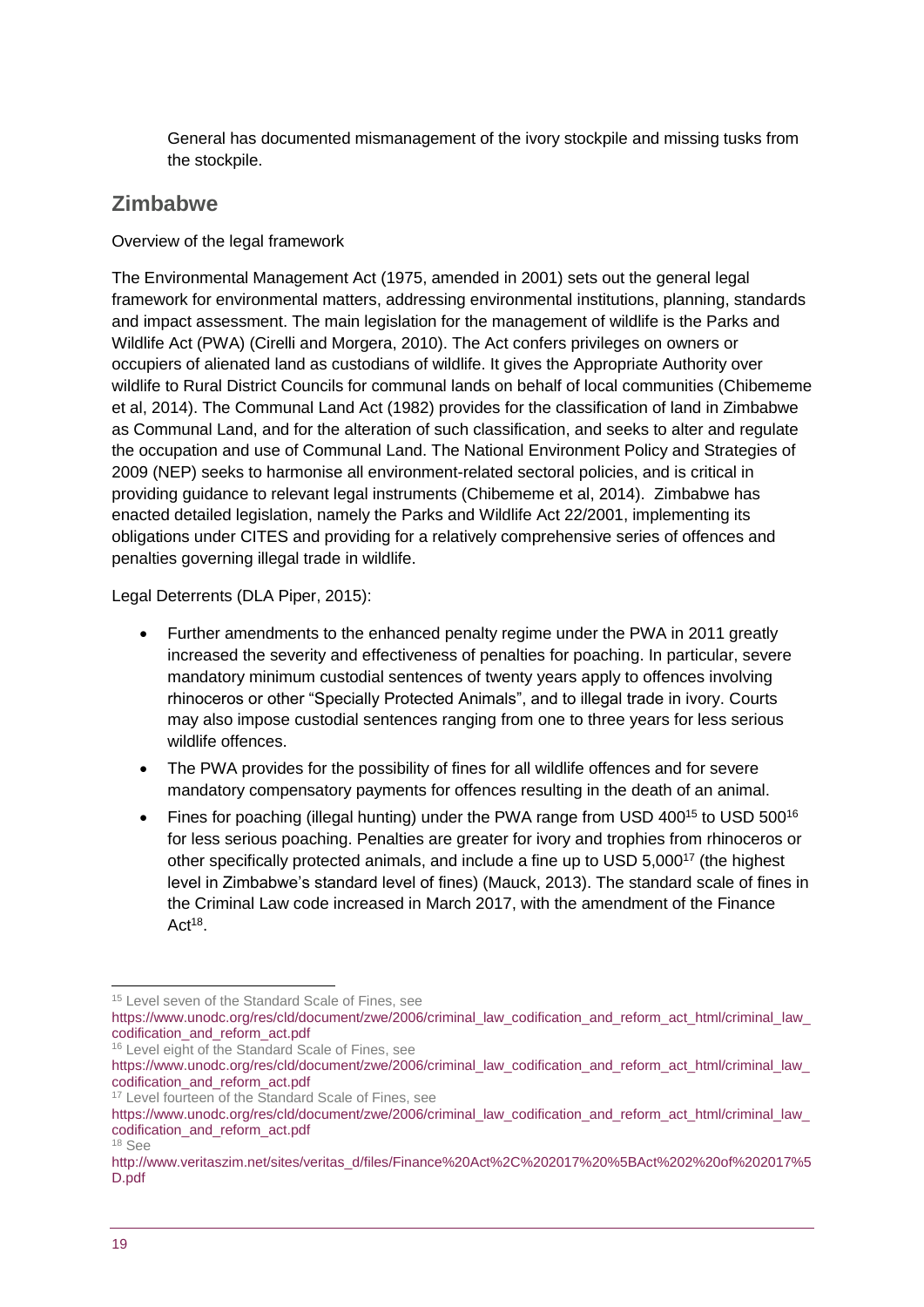- The compensatory payments are intended to act as re-imbursement to a landholder for animals poached on that landholder's property. The level of the compensatory payment depends on the species of animals involved and ranges from USD 100 for several species of birds up to USD 120,000 for illegally killing a rhinoceros.
- Compensatory payments system can be applied upon conviction in addition to any criminal penalty imposed, and can be pursued as civil claims against poachers who have managed to evade criminal charges. Moreover, even if individual citizens cannot afford the more severe compensatory payments, such as those that apply to the illegal killing of rhinoceros, these provisions can be used to strip poachers of all assets.
- Even if the highest monetary penalties are applied, they may not be an inadequate deterrent given the considerable profits that are available internationally in the illegal wildlife trade. Compensatory payments are often overlooked by magistrates, even though the PWA provides for their mandatory application upon conviction.
- Unclear whether the custodial sentences provided for under the PWA provide an adequate deterrent to wildlife crime in Zimbabwe. The custodial sentences available are generally lower than the custodial penalties that apply to other less severe crimes in Zimbabwe and, more importantly, there are suggestions that these sentences are inconsistently applied and frequently circumvented by repeat offenders.
- Potential for offenders to avoid mandatory custodial sentences for offences involving "Specially Protected Animals" and ivory if they are able to convince the court that there are "special circumstances" justifying the imposition of a lesser penalty. The fairly wide discretion afforded to courts to avoid imposing mandatory custodial sentences can undermine the deterrent effect of these penalties.
- Money laundering laws, which include provisions of search and seizure, apply to wildlife crime in Zimbabwe.
- Corruption remains a significant barrier to any lasting legislative attempts to address the illegal wildlife trade in Zimbabwe. Zimbabwe has a reasonably developed regulatory framework to address corruption-related offences, including bribery, money laundering and counter-terrorism financing and the proceeds of crime. Zimbabwe has also established an independent anti-corruption agency to combat corruption in Zimbabwe. However, these measures have had little effect to date in reducing corruption.

Investments in enforcement and eradicating demand (DLA Piper, 2015):

- The Zimbabwe Parks and Wildlife Management Authority (ZPWMA), the country's sole legal authority responsible for the protection and conservation of wildlife, lacks the funds and equipment to effectively police Zimbabwe's extensive network of national parks and reserves.
- There have been allegations that the ZPWMA has been forced to raise funds by permitting sport hunting in the country's national parks, even though this is strictly prohibited under the PWA. Wildlife protection and enforcement functions are being performed increasingly by non-government organisations, private sector conservation entities and individuals (DLA Piper, 2015).
- Allegations within the wildlife conservation industry in Zimbabwe that rivalries between different law enforcement agencies and private sector agencies involved in wildlife protection are hampering enforcement efforts.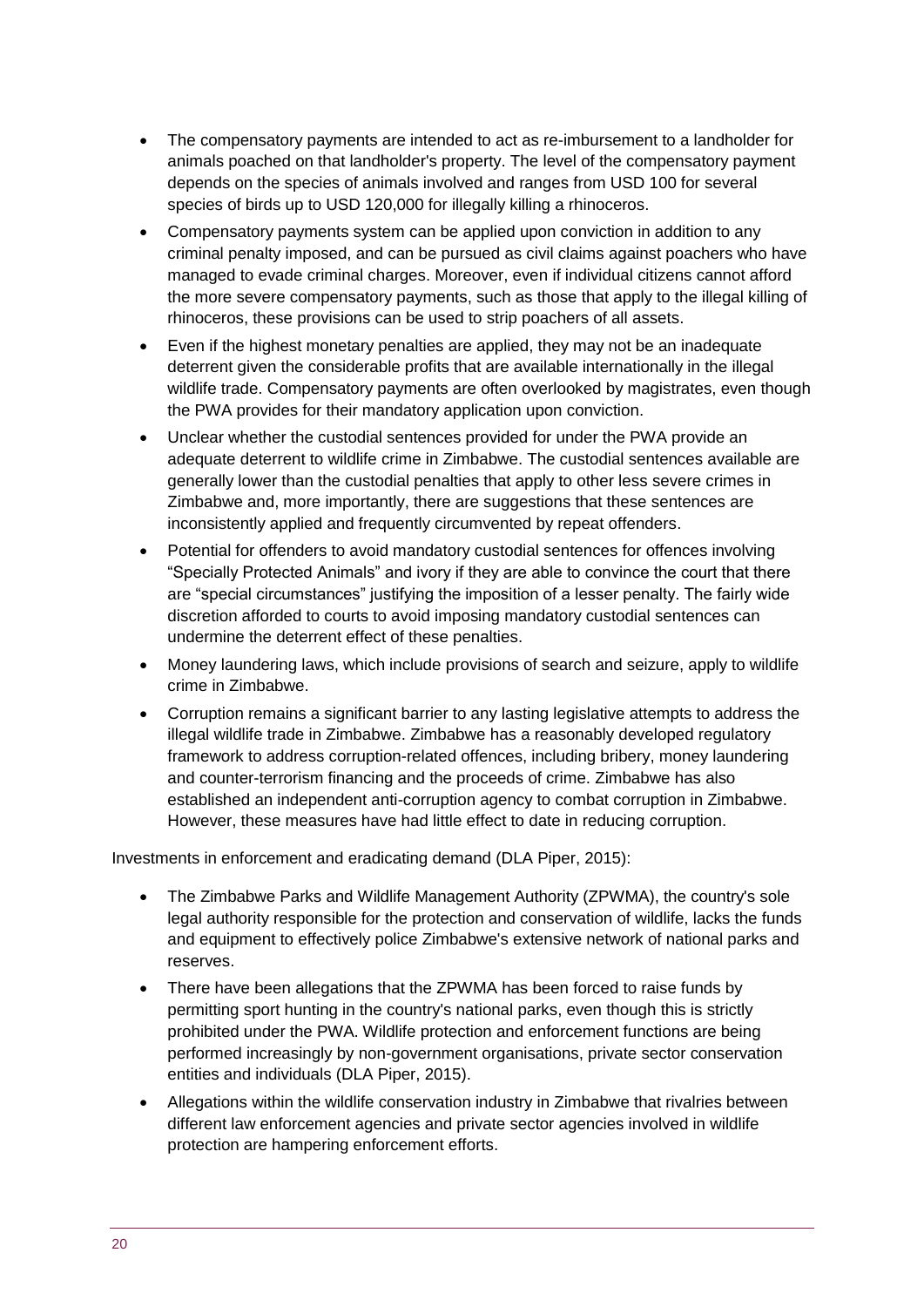• Wildlife-related crimes primarily are dealt with by local magistrates, whom are given special jurisdiction and enhanced sentencing powers under the PWA. However, Magistrates Courts' decisions are unreported, and there is no publicly accessible database of criminal offences or prosecutions in these courts. Moreover, under the adverse economic climate in Zimbabwe, which has reduced formal employment and forced many Zimbabweans to resort to criminal activities for sustenance, magistrates may see poaching (particularly bushmeat poaching) as crimes of need. This could lead to the imposition of lighter penalties, which do not serve to deter the escalating poaching crisis in the country.

# <span id="page-20-0"></span>**4. References**

Chibememe, G., M. Dhliwayo, G. Edson, S. Mtisi, M. Never and K.O. Laiza (2014) *Review of National Laws & Policies that Support or Undermine Indigenous Peoples and Local Communities: Zimbabwe*, A Report for Natural Justice. [http://naturaljustice.org/wp](http://naturaljustice.org/wp-content/uploads/2015/09/Zimbabwe-Legal-Review.pdf)[content/uploads/2015/09/Zimbabwe-Legal-Review.pdf](http://naturaljustice.org/wp-content/uploads/2015/09/Zimbabwe-Legal-Review.pdf)

DLA Piper (2015) *Empty Threat 2015: Does the Law Combat Illegal Wildlife Trade?*, review commissioned by The Royal Foundation on behalf of the United for Wildlife partnership. <https://www.dlapiper.com/~/media/Files/News/2015/05/IllegalWildlifeTradeReport2015.pdf>

East Africa Legislative Assembly (2016) *Assembly Passes Key Report on Poaching, Urges Governments to Reform Laws, get tough*. East African Legislative Assembly, Arusha, Tanzania: (23 August 2016) [http://www.eala.org/index.php/media/view/assembly-passes-key-report-on](http://www.eala.org/index.php/media/view/assembly-passes-key-report-on-poaching-urges-governments-to-reform-laws-get)[poaching-urges-governments-to-reform-laws-get](http://www.eala.org/index.php/media/view/assembly-passes-key-report-on-poaching-urges-governments-to-reform-laws-get)

EIA (2016) *Time for Action: End the Criminality and Corruption Fuelling Wildlife Crime*, Environmental Investigation Agency. [https://eia-international.org/wp-content/uploads/EIA-Time](https://eia-international.org/wp-content/uploads/EIA-Time-for-Action-FINAL-1.pdf)[for-Action-FINAL-1.pdf](https://eia-international.org/wp-content/uploads/EIA-Time-for-Action-FINAL-1.pdf)

Emslie, R.H., T. Milliken, B. Talukdar, S. Ellis, K. Adcock and M.H. Knight (2016) *African and Asian Rhinoceroses – Status, Conservation and Trade*, A report from the IUCN Species Survival Commission (IUCN, SSC) Africa and Asian Rhino Specialist Groups and TRAFFIC to the CITES Secretariat pursuant to Resolution Conf. 9.14 (Rev. COP15).

<https://cites.org/sites/default/files/eng/cop/17/WorkingDocs/E-CoP17-68-A5.pdf>

Galster, S. and B. Ebayi (2016) 'A Regional Approach to Strengthening Africa's Wildlife Enforcement Framework', *Frontline Review*, No. 2016/01, Freeland.org. [http://lusakaagreement.org/wp-content/uploads/2016/03/Frontline-Review\\_A-Regional-Approach](http://lusakaagreement.org/wp-content/uploads/2016/03/Frontline-Review_A-Regional-Approach-to-Strenthening-Africas-Wildlife-Enforcement-Framework.pdf)[to-Strenthening-Africas-Wildlife-Enforcement-Framework.pdf](http://lusakaagreement.org/wp-content/uploads/2016/03/Frontline-Review_A-Regional-Approach-to-Strenthening-Africas-Wildlife-Enforcement-Framework.pdf)

ICCWC (2017) *Implementation of the ICCWC Wildlife and Forest Crime Analytic Toolkit – Summary of progress*, Prepared by the CITES Secretariat and UNODC, updated as of 30 May 2017.

[https://cites.org/sites/default/files/eng/prog/iccwc/ICCWC\\_Toolkit\\_implementation\\_table\\_rev30M](https://cites.org/sites/default/files/eng/prog/iccwc/ICCWC_Toolkit_implementation_table_rev30May17-web.pdf) [ay17-web.pdf](https://cites.org/sites/default/files/eng/prog/iccwc/ICCWC_Toolkit_implementation_table_rev30May17-web.pdf)

IUCN (2004) *An Introduction to the African Convention on the Conservation of Nature and Natural Resources,* IUCN, Gland, Switzerland and Cambridge, UK. <https://portals.iucn.org/library/sites/library/files/documents/EPLP-056.pdf>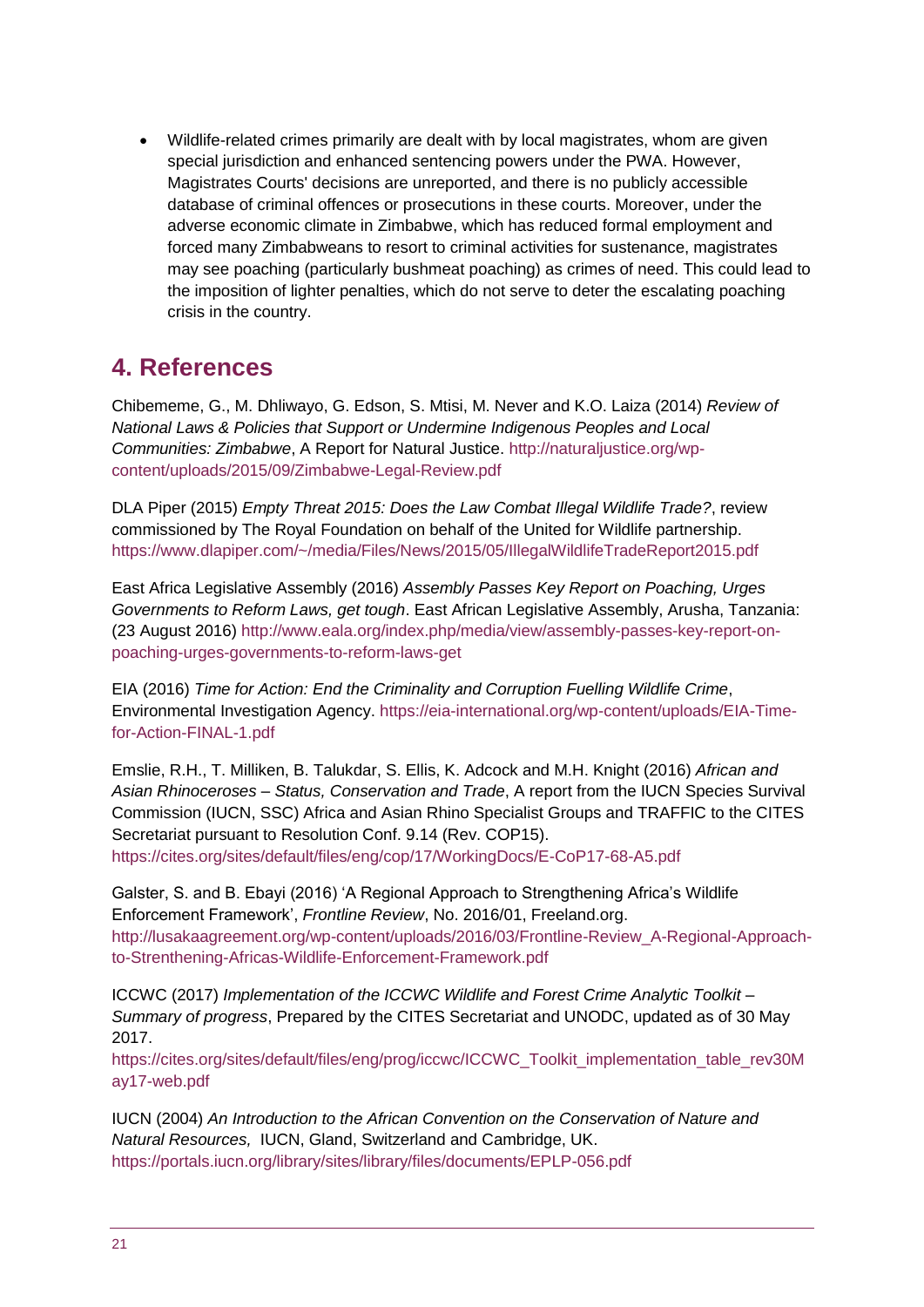Jayanathan, S. (2016) *Stopping poaching and wildlife trafficking through strengthened laws and improved application: Phase 1: An analysis of Criminal Justice Interventions across African Range States and Proposals for Action*, Stop Ivory and the International Conservation Caucus Foundation (ICCF) Group.

[http://www.internationalconservation.org/publications/ICCF\\_StopIvory\\_Report.pdf](http://www.internationalconservation.org/publications/ICCF_StopIvory_Report.pdf)

Mauck, G. (2013) *Wildlife Legislation in Sub-Saharan Africa: Criminal Offences,* Research project commissioned by the Conservation Action Trust (CAT). [https://conservationaction.co.za/wp](https://conservationaction.co.za/wp-content/uploads/2013/11/Wildlife-Legislation-in-SS-Africa-Nov-13.pdf)[content/uploads/2013/11/Wildlife-Legislation-in-SS-Africa-Nov-13.pdf](https://conservationaction.co.za/wp-content/uploads/2013/11/Wildlife-Legislation-in-SS-Africa-Nov-13.pdf)

Nellemann, C., R. Henriksen, P. Raxter, N. Ash and E. Mrema (Eds) (2014) *The Environmental Crime Crisis – Threats to Sustainable Development from Illegal Exploitation and Trade in Wildlife and Forest Resources*, A UNEP Rapid Response Assessment. United Nations Environment Programme and GRID-Arendal, Nairobi and Arendal, [www.grida.no.](http://www.grida.no/)

Pires, S.F. and W.D. Moreto (2016) *The Illegal Wildlife Trade*, Oxford Handbooks Online. DOI: 10.1093/oxfordhb/9780199935383.013.161

[http://www.oxfordhandbooks.com/view/10.1093/oxfordhb/9780199935383.001.0001/oxfordhb-](http://www.oxfordhandbooks.com/view/10.1093/oxfordhb/9780199935383.001.0001/oxfordhb-9780199935383-e-161)[9780199935383-e-161](http://www.oxfordhandbooks.com/view/10.1093/oxfordhb/9780199935383.001.0001/oxfordhb-9780199935383-e-161)

SADC (2015) *Law Enforcement and Anti-Poaching Strategy 2016 – 2021*, Final, August 2015. [http://www.gaborone.diplo.de/contentblob/4715602/Daten/6225475/SADC\\_LEAP\\_FINAL.pdf](http://www.gaborone.diplo.de/contentblob/4715602/Daten/6225475/SADC_LEAP_FINAL.pdf)

SADC (Undated) *SADC TFCA Fact File*. SADC. [http://www.sadc.int/files/2514/2122/3333/SADC\\_TFCA\\_Fact\\_Sheetsv\\_final.pdf](http://www.sadc.int/files/2514/2122/3333/SADC_TFCA_Fact_Sheetsv_final.pdf)

Selier, S. A.J., R. Slotow, A. Blackmore and A. Trouwborst (2016) 'The Legal Challenges of Transboundary Wildlife Management at the Population Level: The Case of a Trilateral Elephant Population in Southern Africa', *Journal of International Wildlife Law & Policy*, 19(2). [http://www.tandfonline.com/doi/full/10.1080/13880292.2016.1167460?src=recsys#](http://www.tandfonline.com/doi/full/10.1080/13880292.2016.1167460?src=recsys)

The Republic of Burundi, The Republic of Kenya, The Republic of Malawi, The Republic of Mozambique, The Republic of South Sudan, The United Republic of Tanzania, The Republic of Uganda and The Republic of Zambia (2014) *The Arusha Declaration on Regional Conservation and Combating Wildlife/Environmental Crime.* 

[http://internationalconservation.org/publications/Arusha\\_Declaration\\_Regional\\_Conservation\\_Co](http://internationalconservation.org/publications/Arusha_Declaration_Regional_Conservation_Combating_Wildlife_Environmental_Crime.pdf) [mbating\\_Wildlife\\_Environmental\\_Crime.pdf](http://internationalconservation.org/publications/Arusha_Declaration_Regional_Conservation_Combating_Wildlife_Environmental_Crime.pdf)

UNEP and CITES (2017) *Strengthening national legal frameworks for the effective implementation of CITES and for combating illegal trade in wildlife*, Workshop For Selected African CITES Parties, Draft Concept Note, UN Environment Sub-regional Office, Abidjan, Côte d'Ivoire, 13 – 14 February 2017.

[https://wedocs.unep.org/bitstream/handle/20.500.11822/14311/Agenda%20-](https://wedocs.unep.org/bitstream/handle/20.500.11822/14311/Agenda%20-%20Illegal%20Widlife%20Trade-Abidjan.pdf?sequence=1&isAllowed=y) [%20Illegal%20Widlife%20Trade-Abidjan.pdf?sequence=1&isAllowed=y](https://wedocs.unep.org/bitstream/handle/20.500.11822/14311/Agenda%20-%20Illegal%20Widlife%20Trade-Abidjan.pdf?sequence=1&isAllowed=y)

Weru, S. (2016) *Wildlife protection and trafficking assessment in Kenya: Drivers and trends of transnational wildlife crime in Kenya and its role as a transit point for trafficked species in East Africa*. TRAFFIC.

[http://www.trafficj.org/publication/16\\_Wildlife\\_Protection\\_and\\_Trafficking\\_Assessment\\_Kenya.pd](http://www.trafficj.org/publication/16_Wildlife_Protection_and_Trafficking_Assessment_Kenya.pdf) [f](http://www.trafficj.org/publication/16_Wildlife_Protection_and_Trafficking_Assessment_Kenya.pdf)